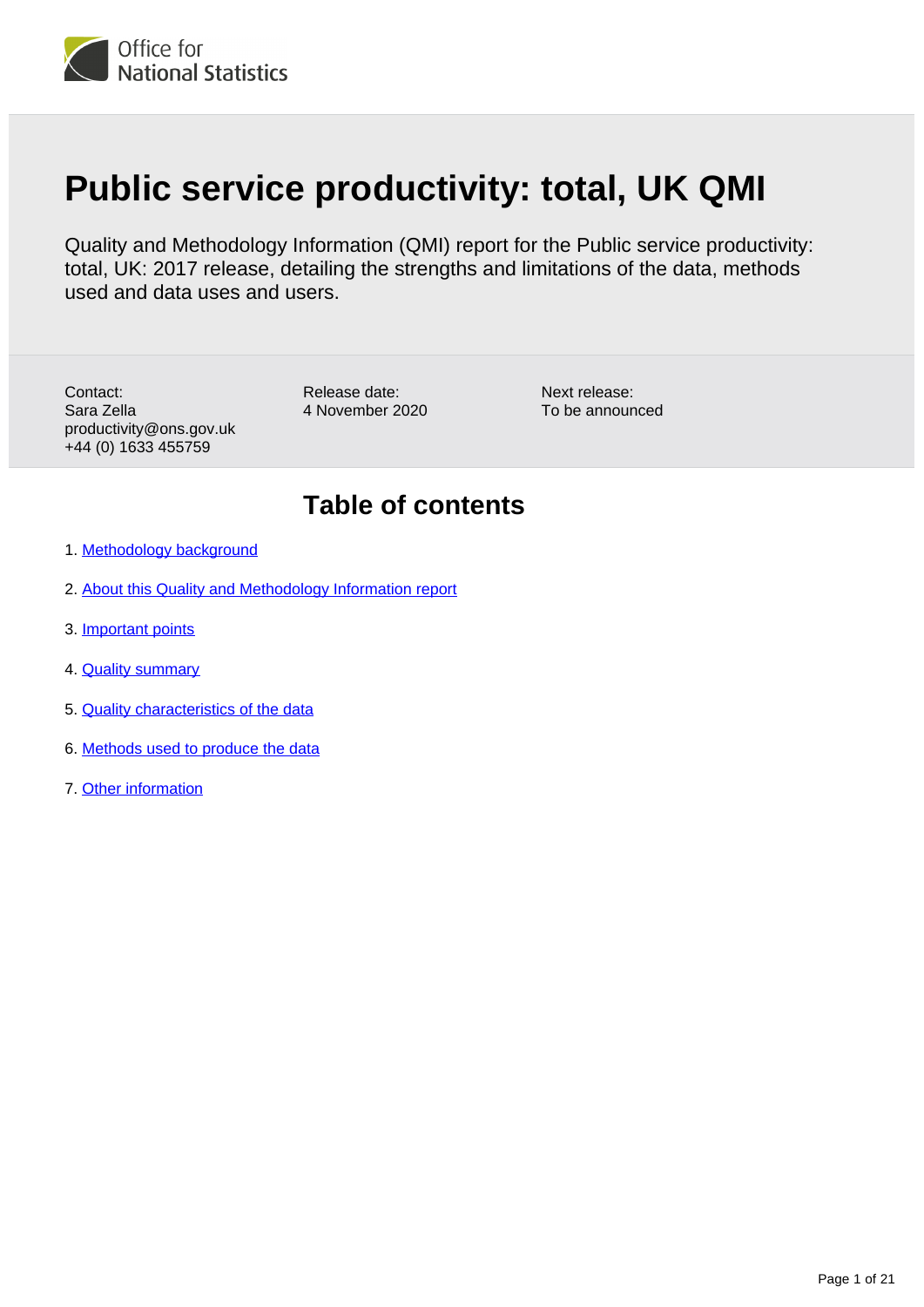# <span id="page-1-0"></span>**1 . Methodology background**

| <b>National Statistic</b> | <b>ANY</b>                         |
|---------------------------|------------------------------------|
| Survey name               | Public service productivity: total |
| <b>Frequency</b>          | lAnnual                            |
| <b>How compiled</b>       | Based on third party data          |
| Geographic coverage       | IUK                                |

# <span id="page-1-1"></span>**2 . About this Quality and Methodology Information report**

This quality and methodology report contains information on the quality characteristics of the data (including the European Statistical System five dimensions of quality) as well as the methods used to create it. The information in this report will help you to:

- understand the strengths and limitations of the data
- learn about existing uses and users of the data
- understand the methods used to create the data
- help you to decide suitable uses for the data
- reduce the risk of misusing data

# <span id="page-1-2"></span>**3 . Important points**

- The estimate for public service productivity is displayed as an index, showing the change over time of the amount of output provided for each unit of input.
- To remove the effect of price changes over time, public service output and inputs are measured in quantity terms (also referred to as volume terms), instead of expenditure terms.
- Some public service area outputs are also adjusted for changes in the quality of activities and services provided, as recommended by the **Atkinson Review (PDF, 1.08MB)**. This is so the outcome of a public service can be observed, rather than the output alone.
- Public Service Productivity estimates are multi-factor productivity estimates as opposed to labour productivity estimates (a single-factor productivity measure), and so are not comparable with our headline measures of whole-economy labour productivity.
- These estimates are produced to measure the productivity of total UK public services, but do not measure value for money or the wider performance of public services.

# <span id="page-1-3"></span>**4 . Quality summary**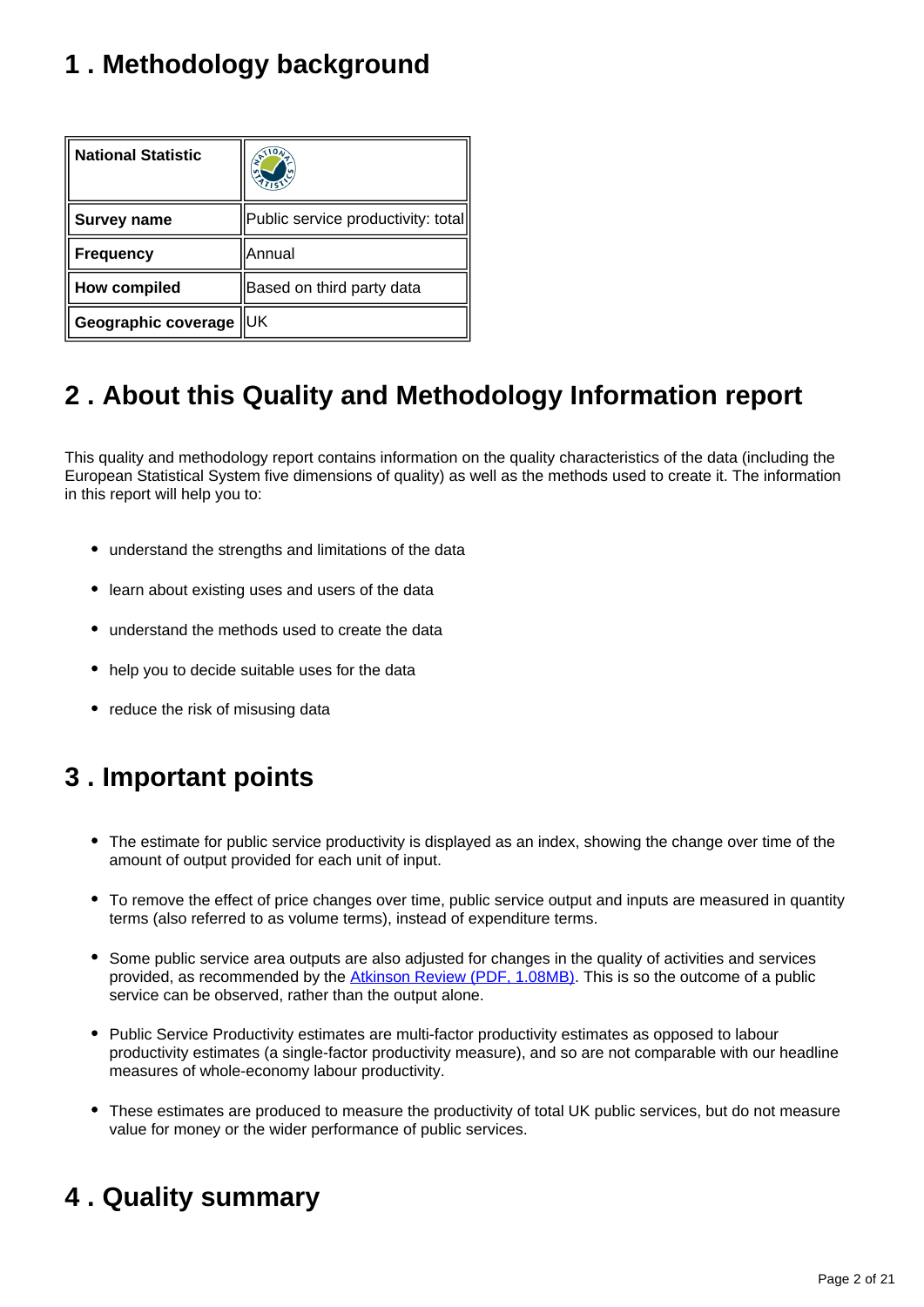## **Overview**

Total public service productivity is estimated by comparing growth in the total output provided with growth in the total inputs used. If the growth rate of output exceeds the growth rate of inputs, productivity increases, meaning that more output is being produced for each unit of input. Conversely, if the growth rate of inputs exceeds the growth rate of output, then productivity will fall, indicating that less output is being produced for each unit of input.

Output, inputs and productivity for total public services are estimated by combining growth rates for individual services using their relative share of total government expenditure as weights.

Public Service Productivity estimates are multi-factor productivity estimates as opposed to labour productivity estimates (a single-factor productivity measure), and so are not comparable with our headline measures of wholeeconomy labour productivity. This is because the inputs for public service productivity include goods and services and capital inputs, in addition to labour input. The public service productivity measures included in this article are also not directly comparable with our market sector multi-factor productivity estimates because of differences in the methodology used. For further information, see [How to compare and interpret ONS productivity measures](https://www.ons.gov.uk/economy/economicoutputandproductivity/publicservicesproductivity/methodologies/howtocompareandinterpretonsproductivitymeasures) and [A simple guide to multi-factor productivity.](https://www.ons.gov.uk/economy/economicoutputandproductivity/productivitymeasures/methodologies/asimpleguidetomultifactorproductivity)

These estimates are produced to measure the productivity of total UK public services. They do not measure value for money or the wider performance of public services. They do not indicate, for example, whether the inputs have been purchased at the lowest possible cost, or whether the desired outcomes are achieved through the output provided.

The methodology for calculating these statistics is based on the recommendations of the Atkinson Review (PDF, [1.08MB\)](http://www.ons.gov.uk/ons/guide-method/method-quality/specific/public-sector-methodology/articles/atkinson-review-final-report.pdf) on the measurement of government output and productivity for the national accounts. Estimates are published on a calendar year basis to be consistent with the UK National Accounts, and estimates are available both for total and for an individual service area breakdown. These are included in Public service productivity: total, [UK, 2017](https://www.ons.gov.uk/economy/economicoutputandproductivity/publicservicesproductivity/articles/publicservicesproductivityestimatestotalpublicservices/totaluk2017).

More information on the methodology and sources used can be found in Sources and methods for public services [productivity estimates.](https://www.ons.gov.uk/economy/economicoutputandproductivity/publicservicesproductivity/methodologies/sourcesandmethodsforpublicserviceproductivityestimates)

## **Uses and users**

Users of our public service productivity measures include:

- departments within UK government such as the Cabinet Office, HM Treasury and regulatory bodies
- the National Audit Office
- press and general public
- the Office for Budget Responsibility
- Institute of Fiscal Studies (IFS)
- the Nuffield Trust
- academia
- international statistical bodies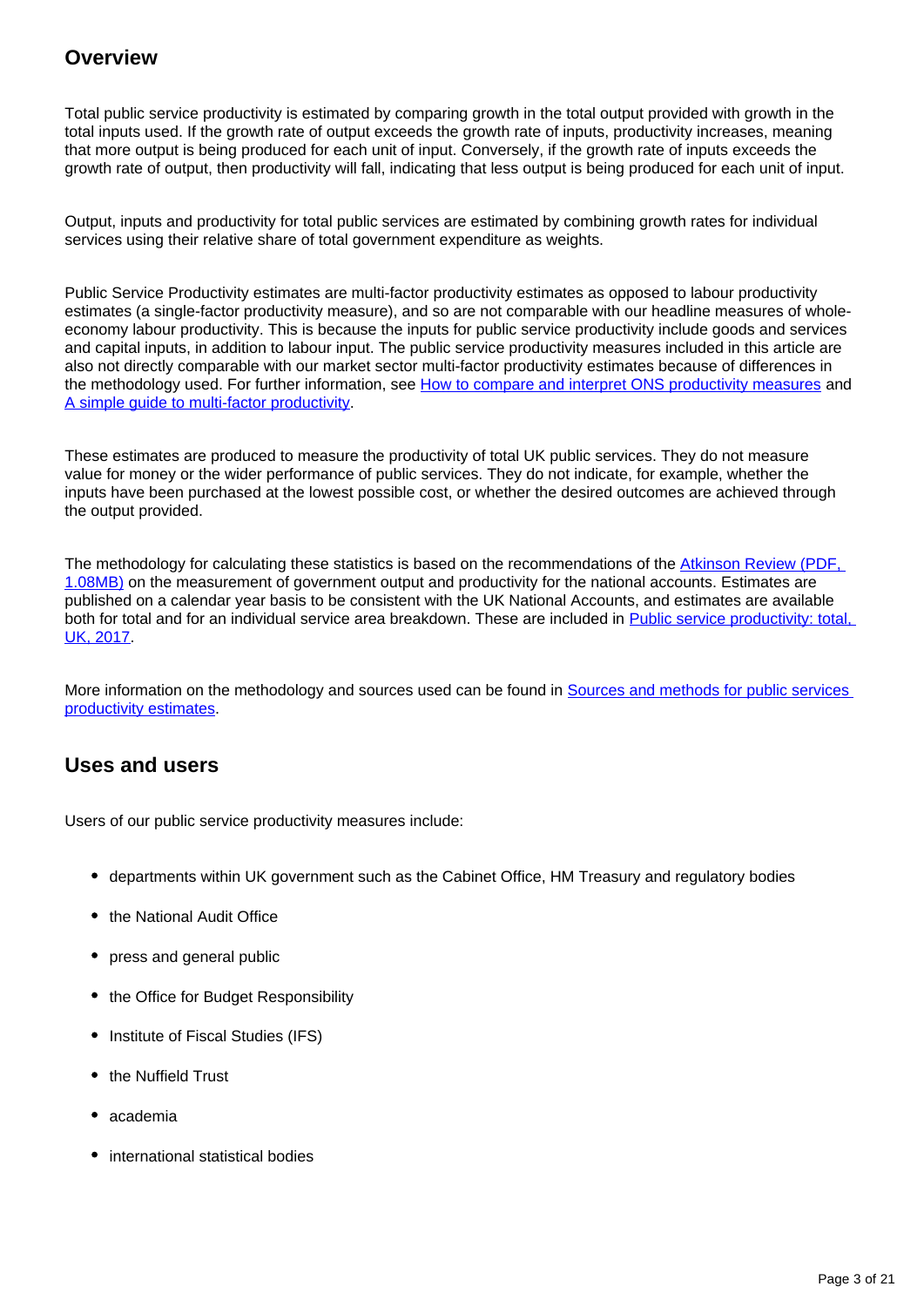These organisations use the productivity estimates in a number of ways. Total public service productivity estimates have been used to inform previous IFS Green Budgets, are directly used by the Nuffield Trust, and are regular inputs into briefings for Cabinet Office's ministers and permanent secretaries. We have, similarly, given advice to government departments on how to incorporate the general methodology of the estimates into their own work.

Feedback from users is received via user surveys and consultation events. Acting on such feedback, we are undertaking a development programme to improve public service productivity statistics across all service areas. As well as the annual estimates that are the focus of this release, we also publish [experimental estimates of](https://www.ons.gov.uk/employmentandlabourmarket/peopleinwork/labourproductivity/articles/quarterlypublicserviceproductivityexperimentalstatistics/quarterlyukoctobertodecember2019)  [quarterly public service productivity](https://www.ons.gov.uk/employmentandlabourmarket/peopleinwork/labourproductivity/articles/quarterlypublicserviceproductivityexperimentalstatistics/quarterlyukoctobertodecember2019) and [economic commentary](https://www.ons.gov.uk/employmentandlabourmarket/peopleinwork/labourproductivity/articles/ukproductivityintroduction/apriltojune2020) – allowing for statistics to be provided on a more timely basis.

# **Strengths and limitations**

Strengths of Public service productivity: total, UK, 2017 include:

- The majority of data we use is administrative data and as such we are not reliant on surveys.
- The dataset is decomposed in multiple ways, allowing us to provide comparable but different insights; for example, decomposing by service area shows how the quality adjustment for education can affect the total productivity figure, while decomposing by component could show how an increase in spending on a factor of inputs can change the higher level numbers.
- The impact of quality change on public services output.
- The dataset experiences continuous improvement because of the open revisions policy the estimates are not constrained by Blue Book procedures.

Limitations of Public service productivity: total, UK, 2017 include:

- There is a two-year time lag in producing the estimates this year, the dataset time series covers the period 1997 to 2017 because of data availability; to account for this, we are now also producing [experimental quarterly estimates of public services productivity](https://www.ons.gov.uk/employmentandlabourmarket/peopleinwork/labourproductivity/articles/ukproductivityintroduction/apriltojune2020).
- Several different ways of measuring output are used in producing the statistics: some service areas are quality adjusted, some are directly measured, and the remainder output is assumed to be equal to inputs, giving a productivity estimate of zero for these service areas; work will continue to develop the output measurements.
- There is no geographical breakdown of the estimate the numbers given are for the UK as a whole.

## **Recent improvements**

There are several major improvements that have been made to the associated statistic as part of Public Service productivity: total, UK, 2017: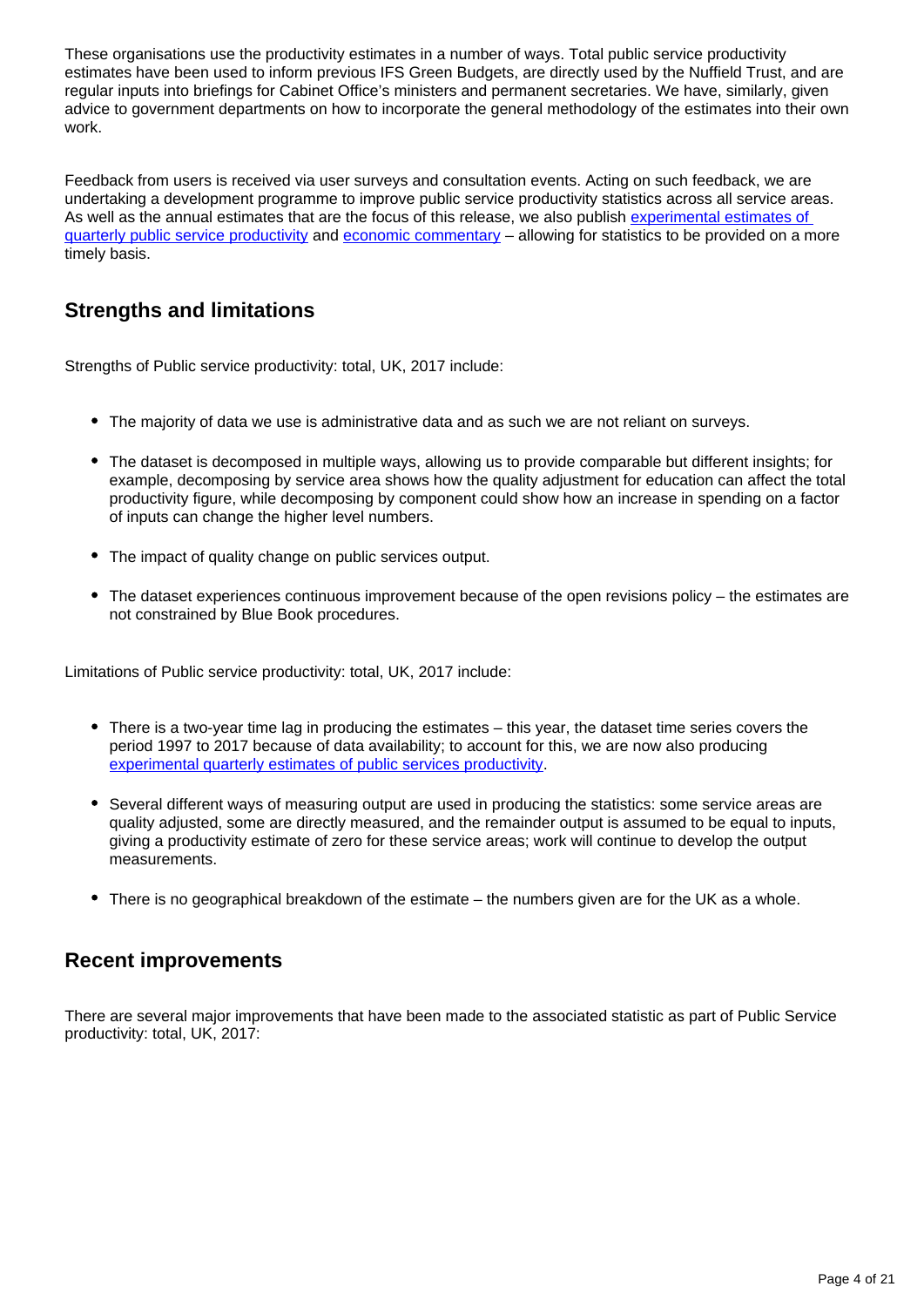- For education: improvements to data sources for the quality adjustment and development of the cohort splits methods for education attainment data.
- For healthcare: improvement of inputs and output, adjusting the number of days to carry out activities during any year, including a new deflator for intermediate goods and services consumption and introducing NHS "bank" staff data.
- For public order and safety: development of the quality adjustment and improvement of labour deflator.
- For police: improvements to labour inputs.
- UK National Accounts data sources.

Further information on the changes can be found in *Improved methods for total public service productivity: total,* [UK, 2017](https://www.ons.gov.uk/economy/economicoutputandproductivity/publicservicesproductivity/methodologies/improvedmethodsfortotalpublicserviceproductivitytotaluk2017) and [Sources and methods for public service productivity estimates.](https://www.ons.gov.uk/economy/economicoutputandproductivity/publicservicesproductivity/methodologies/sourcesandmethodsforpublicserviceproductivityestimates)

### **Education: improvements to data sources for the quality adjustment**

Following Atkinson's recommendations, various developments of quality changes have been applied to education. The latest changes in this area include the improvements to educational attainment data sources for England, Scotland, Wales and Northern Ireland, as summarised in this section. Differences between countries and, therefore, country-specific data, are important for education services as devolved administrations have significant control.

### **England**

In our first estimates, an average points score series was used. We then included the threshold measure from Department for Education (DfE) data, defined as the proportion of students achieving five or more passes at GSCE (grades A\* to C) at the end of Key Stage 4.

After recent policy changes, this threshold measure is no longer being produced as a headline measure of GCSE attainment. The structure of the qualifications has changed and so has the marking system, with a shift from lettered to numbered grades. Details on Key Stage 4 [headline measures \(PDF, 799KB\)](https://assets.publishing.service.gov.uk/government/uploads/system/uploads/attachment_data/file/840275/Secondary_accountability_measures_guidance__-_October_2019_final_with_ref.pdf) have been published by DfE.

To account for this change, we now use the DfE's new headline measure, [Attainment 8 \(PDF, 274KB\),](https://assets.publishing.service.gov.uk/government/uploads/system/uploads/attachment_data/file/561021/Progress_8_and_Attainment_8_how_measures_are_calculated.pdf) from the academic year 2016 to 2017. It counts performance in eight slots, two of which are reserved for English and Maths and are double weighted to demonstrate their importance. Three of the other slots are for English Baccalaureate subjects, and the last three are for any GCSE or equivalent subject. To reflect the importance of English and Maths for students, we have also added a pass in English and Maths to the threshold measure, which is used in academic years ending 2009 to 2016.

#### **Scotland**

For Scotland, we previously used a forecast of the average point score series, which was provided by the Scottish Government until the academic year 2013 to 2014.

We now use data from the Scottish Qualifications Authority (SQA). SQA publishes attainment by qualification type [on their website.](https://www.sqa.org.uk/sqa/57518.8313.html) Different qualifications are for different Scottish Common Qualifications Framework (SCQF) levels. In the SCQF, Level 5 is considered equivalent to GCSE passes of grade C or above.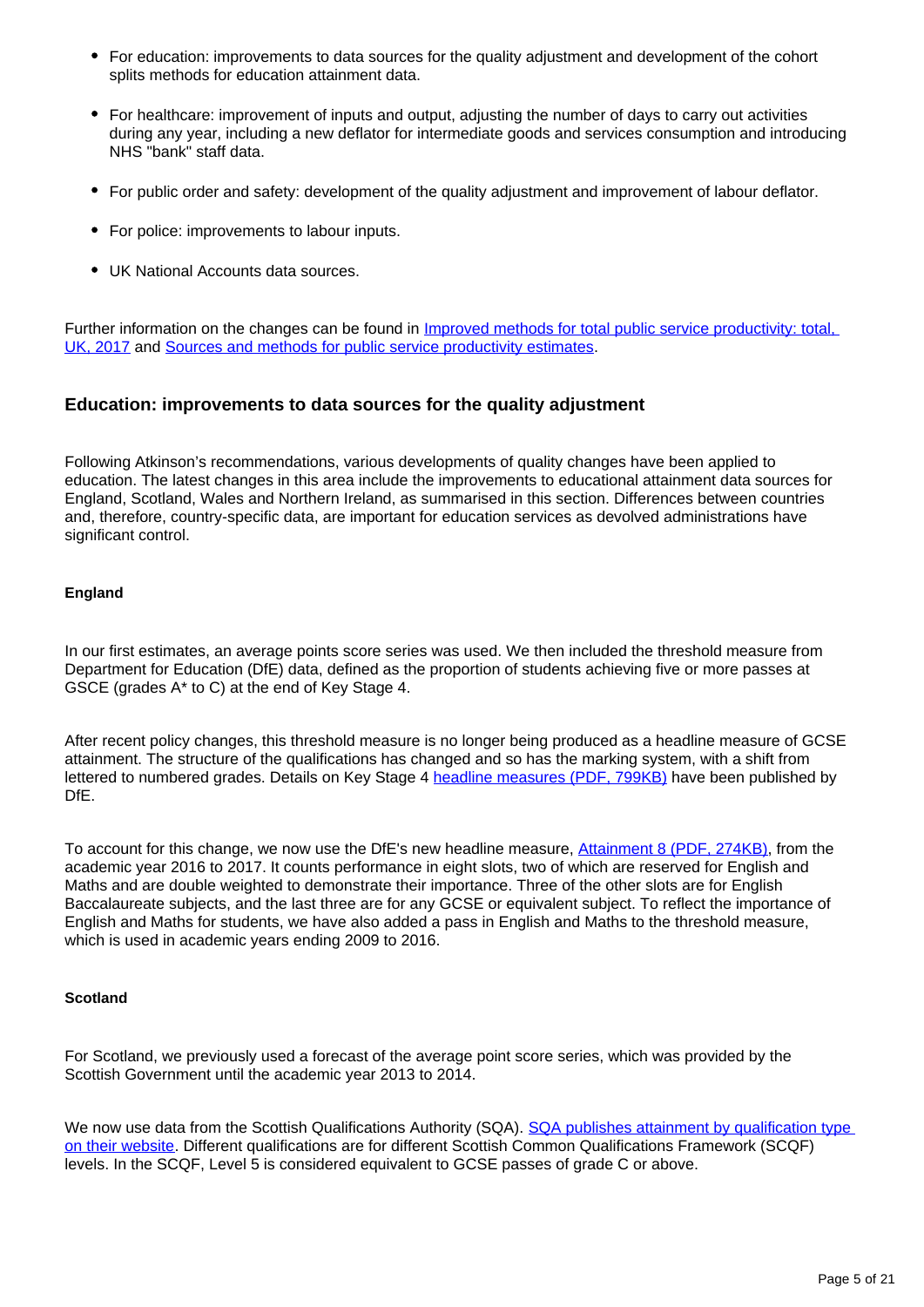The three Level 5 National qualifications we consider are: National 5s (the equivalent to GCSEs); Skills for Work and Personal Development (SWPD); and Intermediate 2s. For the latter, these have been phased out, with the last exams for them sat in the academic year 2014 to 2015. The majority of students sit National 5s.

Data on the average attainment per student for each type of qualification are provided by SQA – for example, for National 5s, the average number of grades A to C per student. We use the number of students sitting each type of qualification (also provided by SQA) to weight attainment together. This means that an overall Level 5 attainment index can be constructed.

Please note that the Scottish education system is different from those in England, Wales and Northern Ireland. As a consequence, the data from the Scottish Government to measure student attainment are not directly comparable with those produced by the other countries.

#### **Wales**

Welsh attainment data were previously the "average wider points score" for Year 11 students. There has been large growth from the academic year 2010 to 2011 onwards, before a steep decline in the academic year 2016 to 2017. As attainment is a proxy for quality, the conclusions drawn from these data seem unrealistic and the Welsh Government is currently reviewing its attainment measures.

We now use the "average capped wider points score<sup>1</sup>" from academic years ending 2011 to 2017. Both these data series and other [Key Stage 4 indicators are available online](https://gov.wales/examination-results). The capped version of the average wider points score considers the students' best eight qualifications, whereas as the original measure has no restriction on the number of qualifications obtained. The [Wolf Review \(PDF, 2.9MB\)](https://assets.publishing.service.gov.uk/government/uploads/system/uploads/attachment_data/file/180504/DFE-00031-2011.pdf) discussed the growing contribution to average points score measures in England from vocational qualifications, as more students were studying for and passing them. There were concerns that not all the qualifications were as useful as the attainment data suggested. It appears likely that this same issue is been observed in Wales, resulting in the Welsh Government's decision to review their attainment data.

For the academic year 2017 to 2018, we have used a new headline measure, called "Capped  $9''^2$ , as recommended by the Welsh Government.

#### **Northern Ireland**

In all previous estimates of public service productivity, Northern Ireland attainment has been assumed equal to England, as a result of the absence of known data sources.

We now use a threshold measure for Northern Ireland, which is publicly available and starts from the academic year 2005 to 2006. Through collaboration with the Northern Ireland Department of Education, we have been able to use data from as early as the academic year 1996 to 1997. This means that we have an attainment adjustment specifically for Northern Ireland, helping to ensure good representation for all four countries in the UK. The measure is the percentage of Year 12s achieving five or more GCSEs at grade C or above and it is available [online.](http://www.education-ni.gov.uk/articles/school-performance)

As for England, we now use the threshold measure inclusive of English and Maths beginning from the academic year 2009 to 2010 (also [available online](https://www.education-ni.gov.uk/articles/school-performance)).

#### **Education: cohort splits for education attainment data**

The Atkinson Review recognized that "The GCSE results are the outcome of 11 years of compulsory schooling" and not only of the last year. Following this recommendation, a new attainment measure was implemented to reflect the quality of teaching of the secondary education provision over the entire five years (or equivalent).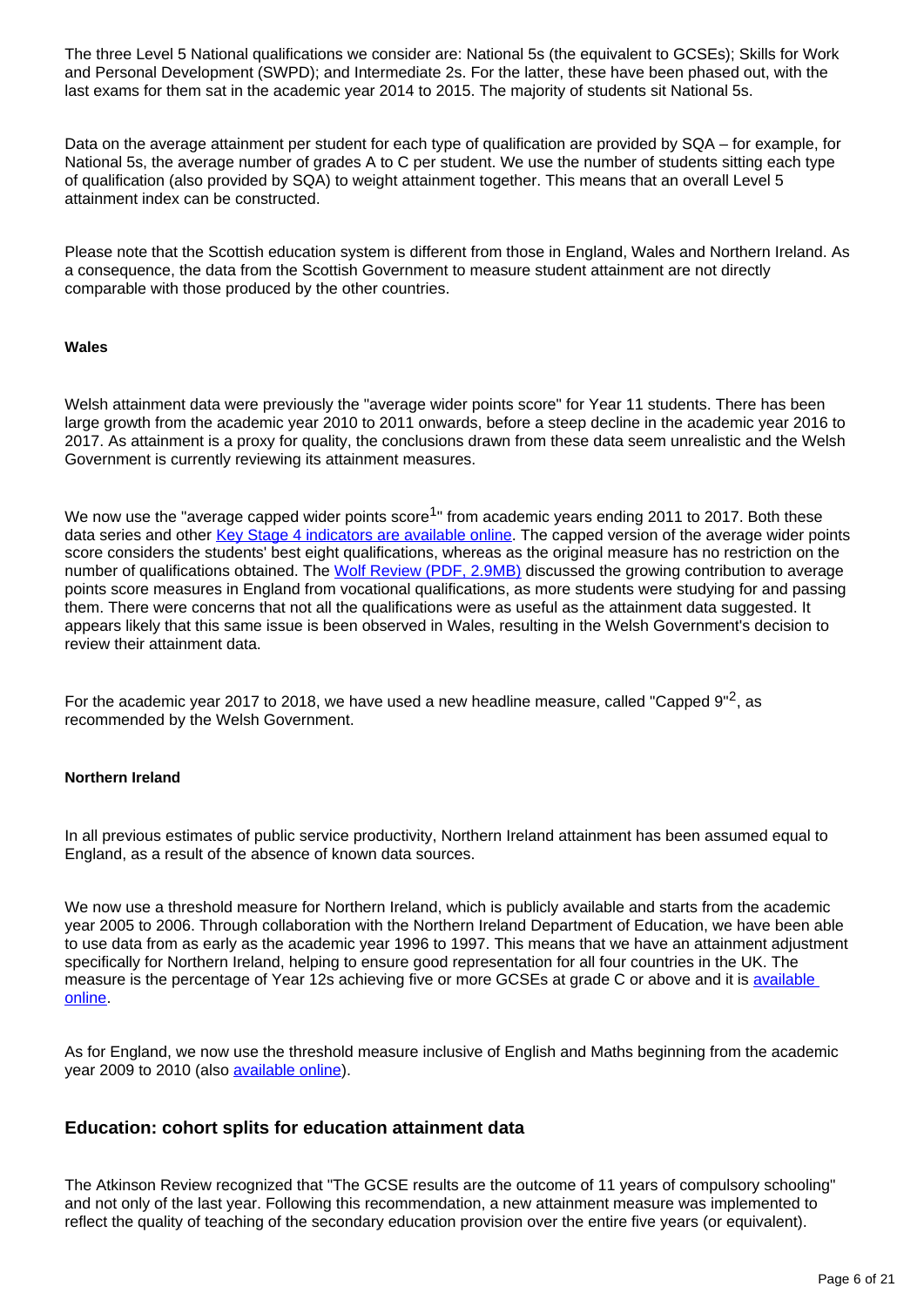For example, GCSE attainment data published for the academic year 2017 to 2018 reflects the effectiveness of the teaching from Year 7 to Year 11. There is limited evidence on the contribution of different years of schooling to attainment. However, based on the literature available and the structure of secondary education, the new "cohort split" approach applies specific percentages of the new attainment data back to previous years, subject to contributions deemed appropriate, as shown in Table 1.

#### Table 1: Weights for each school year's contribution to attainment

#### **Year group Contribution to attainment**

| Year 7 | 10% |
|--------|-----|
|        |     |

- Year 8 10% Year 9 20%
- Year 10 30%
- Year 11 30%

Source: Office for National Statistics

Further information for the rationale and impact of these weights can found in Improved methods for total public [service productivity: total, UK, 2017.](https://www.ons.gov.uk/economy/economicoutputandproductivity/publicservicesproductivity/methodologies/improvedmethodsfortotalpublicserviceproductivitytotaluk2017)

### **Healthcare: improvements to inputs and output**

Public service healthcare productivity includes three changes:

- The introduction of a "number of days adjustment" to output to account for the effects of leap years and year-to-year changes in the number of working days.
- The introduction of a new deflator for intermediate goods and services consumption.
- The incorporation of expenditure on NHS "bank" staff into labour inputs.

#### **Number of days adjustment**

As healthcare output is calculated using a cost-weighted activity index, annual healthcare output may vary according to the number of days available to carry out activities during any year. The total annual number of days varies with leap years, while the number of bank holidays and how weekends fall during the year influence the annual number of working days.

Both the total number of days and the number of working days can affect the annual output of different parts of the healthcare service. The effect is particularly notable when using financial year (April to March) data, such as that which form the basis of our healthcare productivity measure, as some financial years may contain four Easter bank holidays and others none.

We have therefore introduced an adjustment to output to remove the effect of changes in the annual number of total days and number of working days on healthcare output.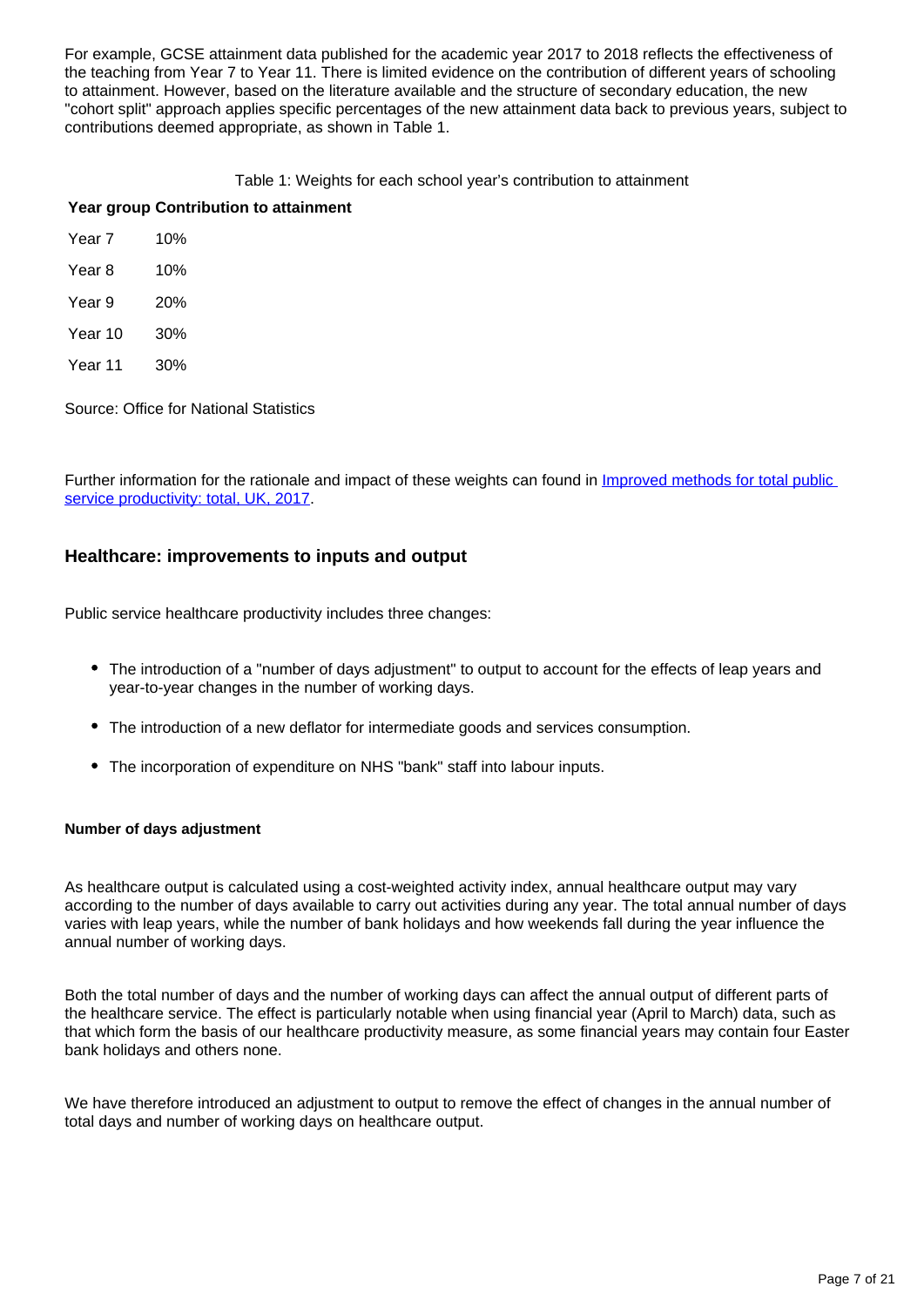#### **New deflator for intermediate goods and services consumption**

In common with inputs for other services sectors in public service productivity, healthcare inputs are produced in volume terms by deflating expenditure by the most relevant available deflator. In previous editions of the Office for National Statistics (ONS) [public service healthcare productivity publication](https://www.ons.gov.uk/economy/economicoutputandproductivity/publicservicesproductivity/articles/publicservicesproductivityestimateshealthcare/latest), the main deflator used to calculate goods and services inputs was the Health Service Cost Index (HSCI). The HSCI was produced by the Department of Health, but was discontinued in 2017, with a final data point of March 2017.

To replace the HSCI, a new NHS Cost Inflation Index has been developed by the Department of Health and Social Care (DHSC), in conjunction with NHS England and NHS Improvement, the Centre for Health Economics at the University of York, and the ONS. The NHS Cost Inflation Index uses a range of NHS and ONS data and different components of the index will be used to deflate appropriate elements of our healthcare productivity inputs.

We publish the NHS Cost Inflation Index in an annex alongside the public service healthcare productivity release.

#### **NHS "bank" staff**

In the NHS, "bank" staff fulfil a similar role to agency staff, working variable hours in response to demand. However, unlike agency staff, bank staff are NHS employees. We now include bank staff in our labour inputs for England using deflated expenditure data from the NHS, starting from financial year ending (FYE) 2016.

### **Public order and safety: improvements in the quality adjustment and labor deflator**

There have been two changes to the quality adjustment for public order and safety (POS), outlined in this section. There is also an improvement to the labour deflator.

#### **Quality adjustment**

Prisons are adjusted for quality using three metrics: recidivism (severity adjusted re-offending rates), escapes from prison, and safety in prison. For safety, we construct an index from growth rates of the number of occurrences each year of slight incidents, serious incidents, and fatalities. The source data, from the Ministry of Justice, is split by self-inflicted and assaults for the two incidents types. We have been able to extend the series for the assaults data back to 2000, from the previously used year of 2004.

For 2017 re-offending source data were unavailable from the Ministry of Justice [as a result of data collection](https://www.gov.uk/government/statistics/announcements/proven-reoffending-statistics-october-to-december-2017)  [updates.](https://www.gov.uk/government/statistics/announcements/proven-reoffending-statistics-october-to-december-2017) We have forecasted the final quarter based on the data since 2012 which were collected and reported on a consistent basis. Sensitivity checks suggest that the quality adjustment is robust to various forecasting approaches, and that the method we have used produces sensible results. These data will be available for the 2018 estimates, removing the need for a forecasting in future publications.

#### **Labour deflator**

We have also improved how we deflate POS labour inputs. We previously used the Index of Labour Costs per [Hour \(ILCH\)](https://www.ons.gov.uk/employmentandlabourmarket/peopleinwork/earningsandworkinghours/bulletins/indexoflabourcostsperhourilch/latest) for the public sector to deflate expenditure on labour in POS. The POS service area covers activities that employ a unique set of occupations, which makes a more specific and accurate deflator possible. For example, a large component of POS is the Fire and Rescue Services. Firefighters might be expected to have wage growth that differs to the public sector as a whole, given their employment conditions.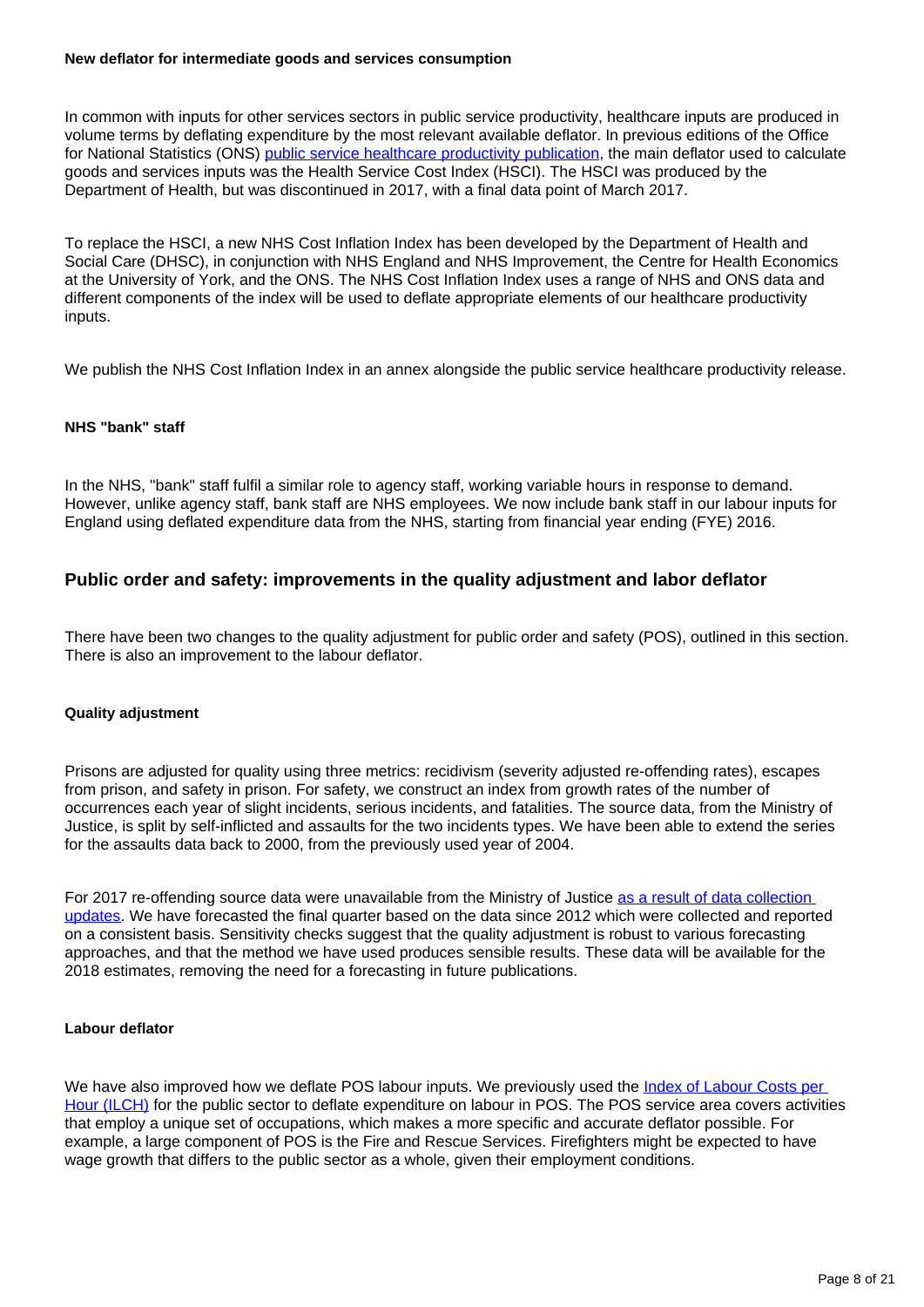To improve the POS labour deflators, we have used published data from the Home Office, Ministry of Justice and HM Prisons and Probation Services on the workforces of the POS service area. The breakdown of employment by occupation, role, grade or job title have been used to weight the growth rates in wages of specific occupations, as recorded in the [Annual Survey of Hours and Earnings \(ASHE\).](http://www.ons.gov.uk/employmentandlabourmarket/peopleinwork/earningsandworkinghours) We have implemented these new deflators for the fire and prisons elements of POS, which collectively make up around 60% of labour expenditure in POS.

Analysis indicated that the new deflators better reflect the trends in wages and the volume of labour in these areas, and thus will produce more accurate estimates of productivity. The remainder of POS, covering courts and other legal activities, continues to be deflated by the ILCH public sector index.

### **Police: improvements to labour inputs**

Previously, labour expenditure on local government and central government policing was deflated to approximate the volume of labour inputs. For local government expenditure, ASHE data and police workforce data are used to calculate an appropriate deflator.

We now estimate the volume of local government labour directly from data on full-time equivalent employees (FTEs) and relative salaries for different groups. The main advantage of this change is to allow for the incorporation of more recent data from Her Majesty's Inspectorate of Constabulary and Fire and Rescue Services (HMICFRS), which disaggregates FTEs by policing function (for example, neighbourhood policing, road policing or investigations). Were we to introduce direct output measures for certain areas of policing in the future, more accurate estimates of inputs for certain policing functions would now be possible. This is consistent with principles set out in the [Atkinson Review \(PDF, 1.08MB\)](https://webarchive.nationalarchives.gov.uk/20160106223636/http:/www.ons.gov.uk/ons/guide-method/method-quality/specific/public-sector-methodology/articles/atkinson-review-final-report.pdf), where it is recommended that the measurement of inputs should be as comprehensive as possible.

### **National accounts data sources**

In the latest release we have used government expenditure data consistent with Blue Book 2019. Previously we have used the [European System of Accounts \(ESA\) Table 11 \(General government annual expenditure\) data.](https://www.ons.gov.uk/economy/governmentpublicsectorandtaxes/publicspending/datasets/esatable11annualexpenditureofgeneralgovernment) ESA Table 11 is published earlier in the year but is based on the previous year's Blue Book and has some slight accounting differences to the UK National Accounts.

The Office for National Statistics (ONS) has, along with other developments, improved its estimation of capital consumption and of government purchases of goods and services. These updates have increased the consistency and accuracy of inputs data. These and other methodological changes to Blue Book 2019 are detailed in an *[impact article](https://www.ons.gov.uk/economy/nationalaccounts/uksectoraccounts/articles/nationalaccountsarticles/bluebook2019indicativeimpactsongdpcurrentpriceandchainedvolumemeasureestimates1997to2016)*. [Blue Book 2019](https://www.ons.gov.uk/economy/grossdomesticproductgdp/compendium/unitedkingdomnationalaccountsthebluebook/2019) itself was published in October 2019.

For capital consumption, [asset lives have been reviewed](https://www.ons.gov.uk/economy/nationalaccounts/uksectoraccounts/articles/nationalaccountsarticles/changestothecapitalstockestimationmethodsforbluebook2019) (and found to be shorter in most cases, increasing consumption of fixed capital). For goods and services, the scope of the method to estimate the cost of Value Added Tax (VAT), which the government does not pay, for consistency with private purchases in the UK National Accounts has been widened.

We also made some more general systems improvements to maintain best practice and improve consistency across the different aspects of our processing. In particular, we improved the consistency of the construction of our deflators in our processing system, leading to minor revisions to other deflators (as well as the deflator development described elsewhere in this methods article).

#### **Notes for: Quality summary**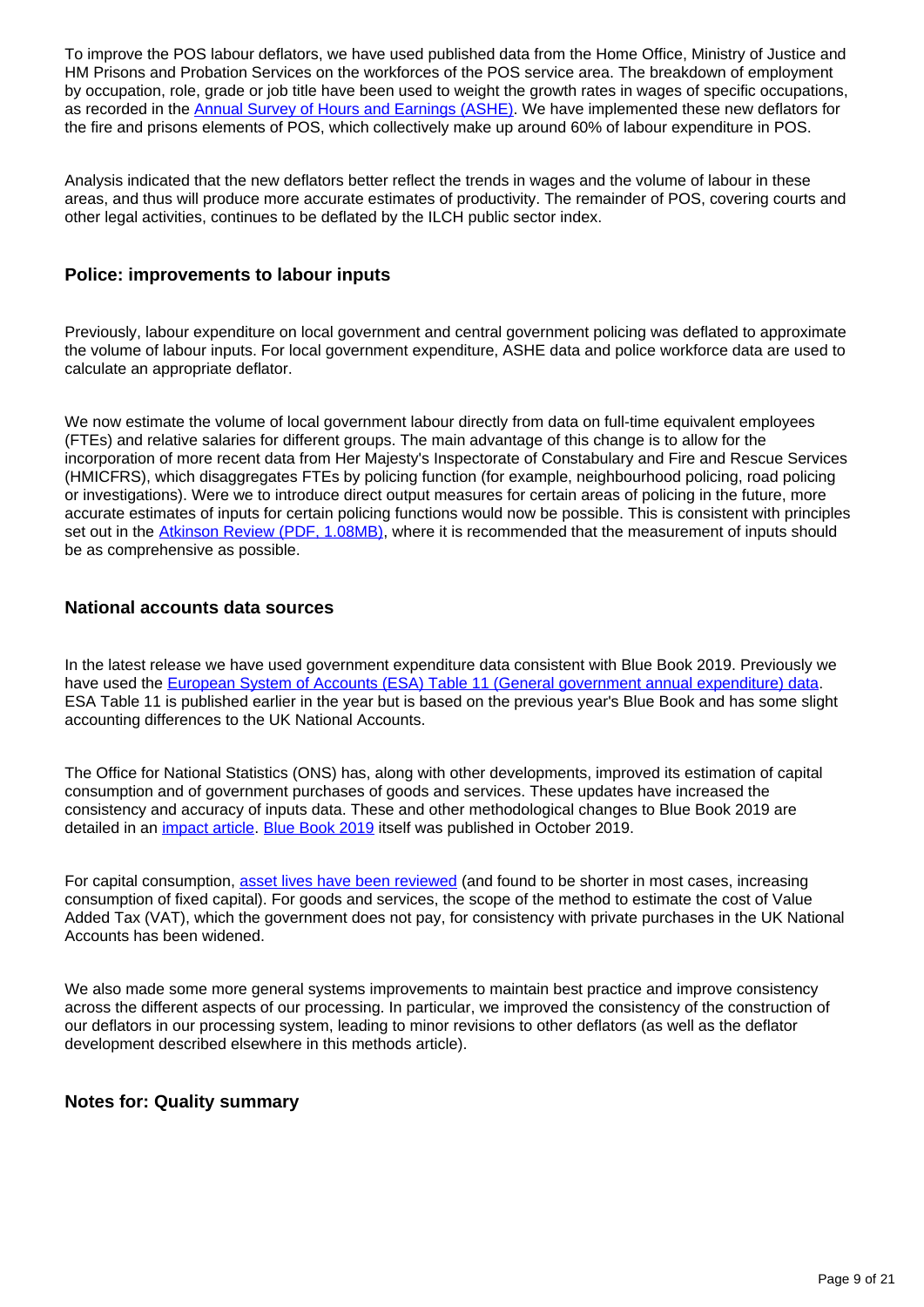- 1. The "wider" in "average wider points score" simply refers to the inclusion of various non-GSCE qualifications in the average points score measure, to differentiate it from the standard "average points score" measures used elsewhere.
- 2. There are two versions, the original and the interim, both of which will be produced for the foreseeable future. We plan to use the original measure as the interim Capped 9 is only available for academic year 2018 to 2019.

# <span id="page-9-0"></span>**5 . Quality characteristics of the data**

### **Relevance**

(The degree to which the statistical product meets user needs for both coverage and content.)

The UK Centre for the Measurement of Government Activity (UKCeMGA) was launched in 2005 to take forward the recommendations of the [Atkinson Review \(PDF, 1.08MB\)](http://www.ons.gov.uk/ons/guide-method/method-quality/specific/public-sector-methodology/articles/atkinson-review-final-report.pdf), with the aim to improve the measurement of government output, inputs and productivity, and to establish a regular reporting schedule.

In the years since the publication, we have developed estimates of healthcare and education output, inputs and productivity. These estimates are updated annually, and any methods changes are explained in prior papers and articles that we've published. We also periodically update estimates of output, inputs and productivity for the remaining areas of government final consumption, based on the [Classification of Functions of Government](https://ec.europa.eu/eurostat/statistics-explained/index.php?title=Glossary:Classification_of_the_functions_of_government_(COFOG))  [\(COFOG\)](https://ec.europa.eu/eurostat/statistics-explained/index.php?title=Glossary:Classification_of_the_functions_of_government_(COFOG)) expenditure. These are:

- adult social care
- children's social care
- social security administration
- public order and safety
- police
- defence
- other government services (includes economic affairs, general public services, recreation, housing and environmental protection)

There are three different statistical outputs published in Public service productivity: total, UK:

- a volume index of total public services output and indices of output by service area
- a volume index of total public services inputs and indices of inputs by service area
- a derived index for total public services productivity and by service area (output per unit of inputs)

# **Accuracy and reliability**

(The degree of closeness between an estimate and the true value.)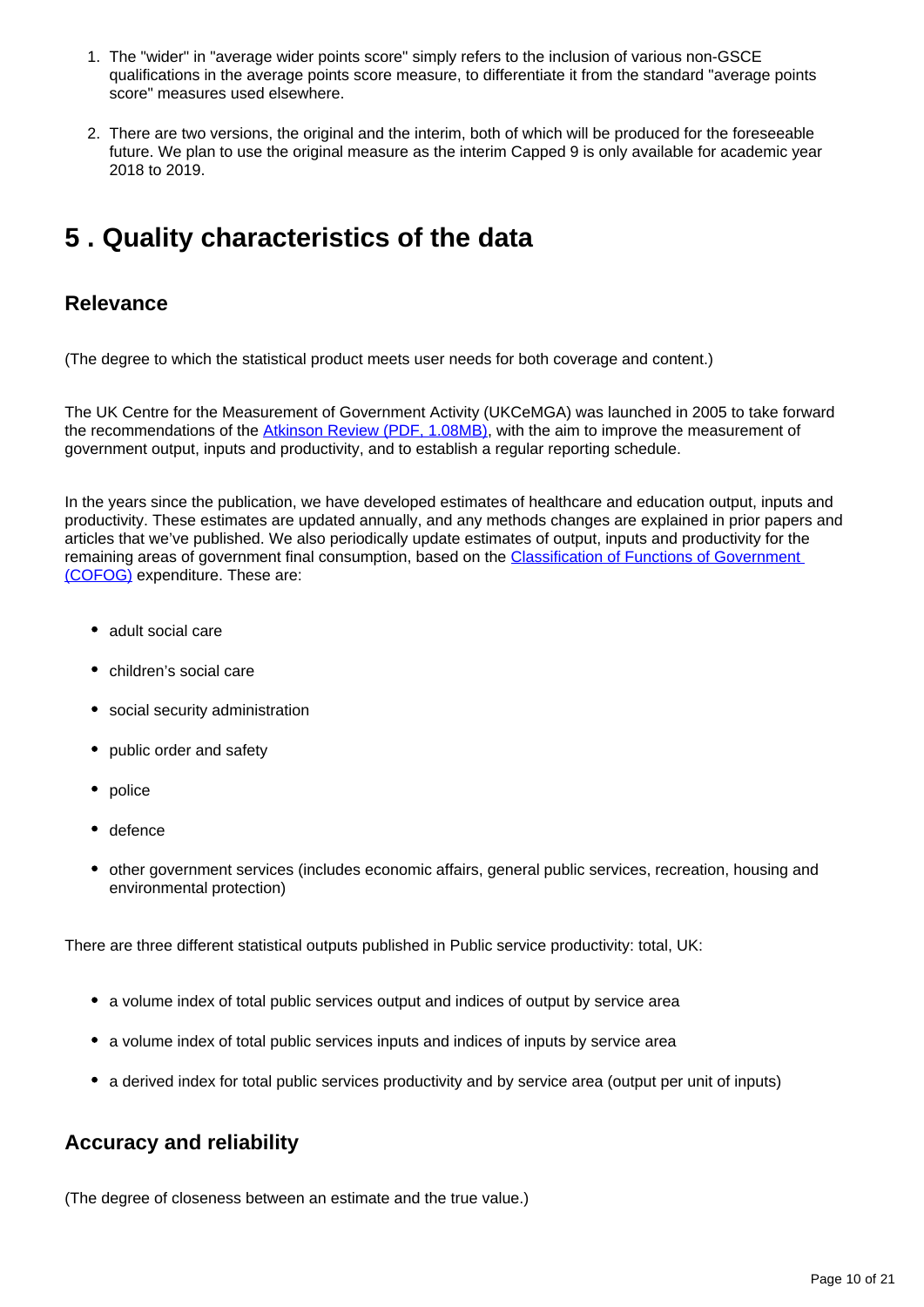Both the output and inputs series for each service area are constructed using a variety of administrative and national accounts data. The accuracy of the derived series therefore depends on the accuracy of the source data. Unless we have introduced substantial methodological changes, the main source of revisions to each service area's productivity estimates will be changes in source data and expenditure weights.

As there is no other source of public service productivity estimates that is comparable in methodology, validating our results is difficult. This is achieved through regular triangulation articles, as set out in the Atkinson Review.

It is difficult to provide a confidence interval around our estimates given the multiple sources of data on which the estimates are based. There will inevitably be some margin for error from a "true" measure of productivity, which is unknown. We collate triangulation evidence from other government departments and independent sources, which provides additional context to inform the interpretation of the public service productivity statistics.

# **Coherence and comparability**

(Coherence is the degree to which data that are derived from different sources or methods, but refer to the same topic, are similar. Comparability is the degree to which data can be compared over time and domain, for example, geographic level.)

Assessing coherence of the data in [Public service productivity: total, UK](https://www.ons.gov.uk/economy/economicoutputandproductivity/publicservicesproductivity/articles/publicservicesproductivityestimatestotalpublicservices/previousReleases) is difficult as there are currently no comparable measures published. We convert some source data from financial year to calendar year and aggregate results to a UK level, which makes it difficult to make comparisons at a country level. Service areas are also defined by Classification of the Functions of Government (COFOG) rather than administrative department or devolved administration. The different methodology developed for healthcare and education and the "output=inputs" treatment of three service areas (police, defence and other), means that direct comparisons between service areas should not be made.

The different three methods by which we measure output and their distribution between service areas can be seen in Figure 1.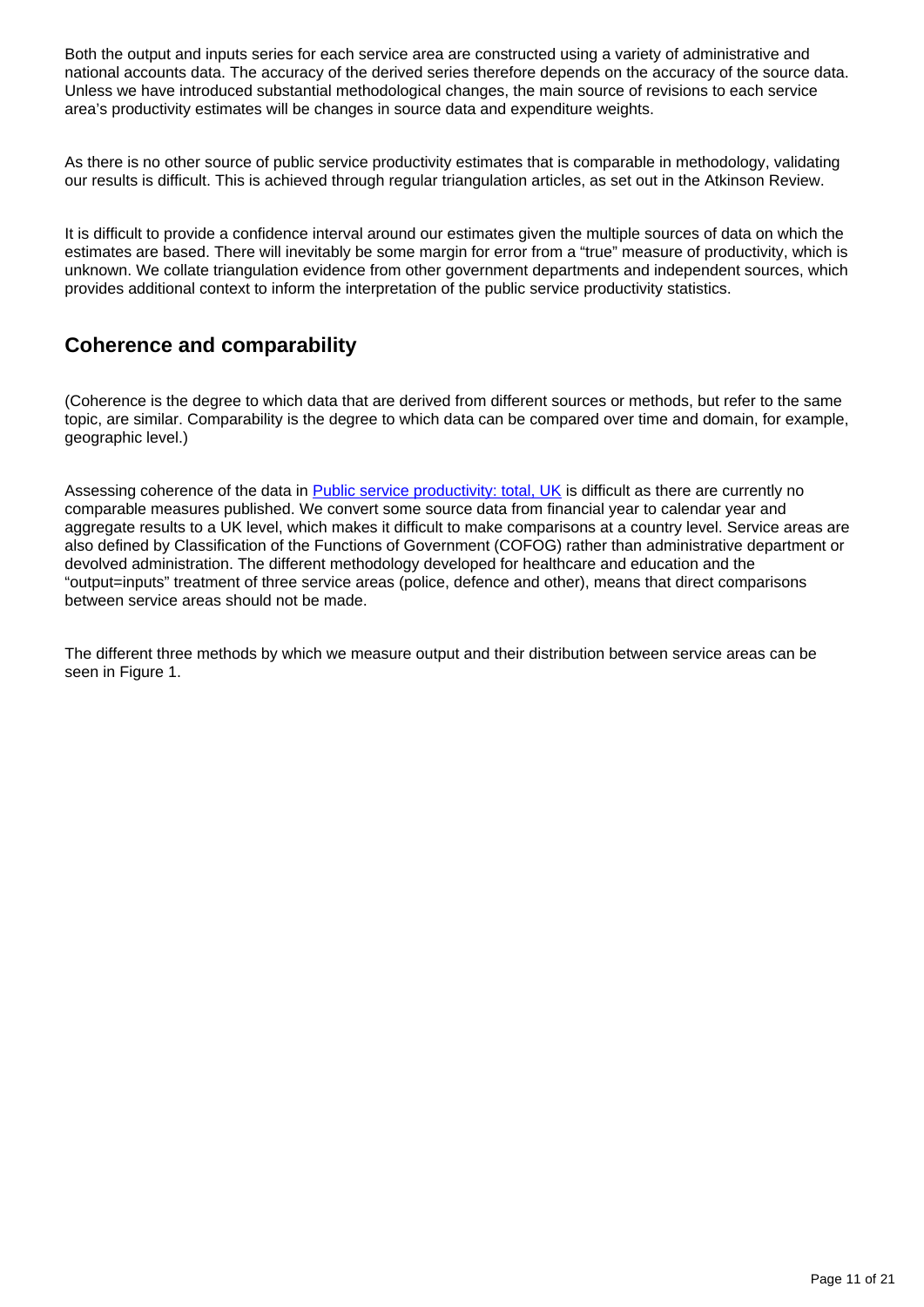### **Figure 1: Output-type share by service area: total, UK, 2017**

Figure 1: Output-type share by service area: total, UK, 2017



#### **Source: Office for National Statistics**

#### **Notes:**

- 1. Police is measured separately to public order and safety, which includes courts, prisons, and the fire services.
- 2. Adult social care (ASC) includes some quality adjusted indirectly measured output and is the only service area to do so – for more information on the ASC adjustment, see Public service productivity: adult social [care, sources and methods, 2019 update.](https://www.ons.gov.uk/economy/economicoutputandproductivity/publicservicesproductivity/methodologies/publicserviceproductivityadultsocialcaresourcesandmethods2019update)
- 3. Details on what is included in each service area is included in the service area specific sections of this article.
- 4. The contributions may not fully sum to the total because of rounding.

The estimates cover the UK and, where possible, are based on data for England, Scotland, Wales and Northern Ireland. Where data are not available for all four countries, the assumption is made that the available data are representative of the UK. This can happen for quality adjustment, output or inputs data.

Finally, in instances where the data are available for all four countries of the UK, there may be slight variations in definitions or reporting conventions that introduce additional, largely unquantifiable effects on our estimates.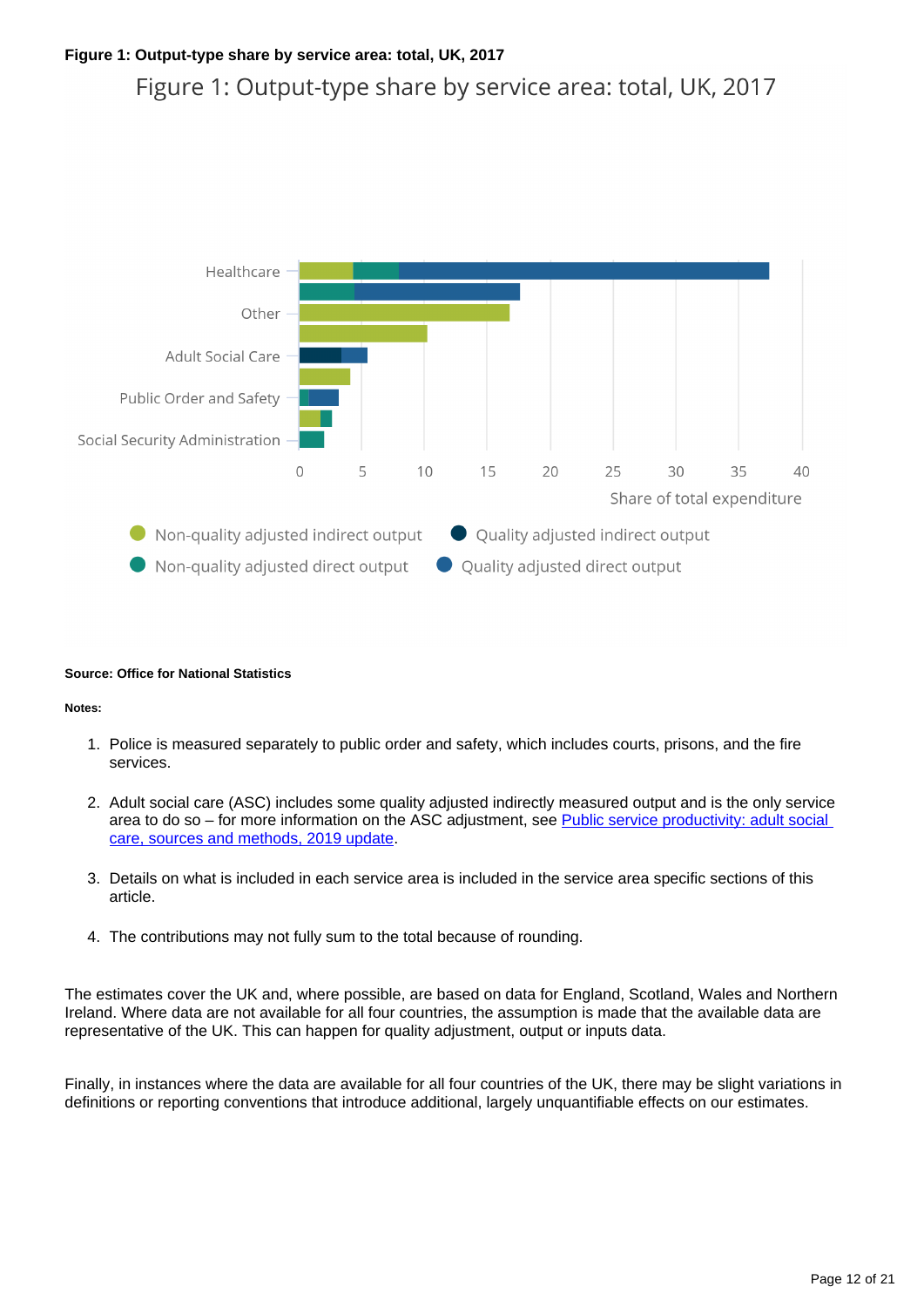# **Accessibility and clarity**

(Accessibility is the ease with which users can access the data, also reflecting the format in which the data are available and the availability of supporting information. Clarity refers to the quality and sufficiency of the release details, illustrations and accompanying advice.)

Our recommended format for accessible content is a combination of HTML web pages for narrative, charts and graphs, with data being provided in usable formats such as CSV and Excel. We also offer users the option to download the narrative in PDF format. In some instances, other software may be used, or may be available on request. For further information, please refer to the contact details at the beginning of this page.

For information regarding conditions of access to data, please refer to the following links:

- $\bullet$  [terms and conditions \(for data on the website\)](https://www.ons.gov.uk/help/termsandconditions)
- [accessibility](https://www.ons.gov.uk/help/accessibility)

In addition to this Quality and Methodology Information, basic quality information relevant to each release is available in the Quality and methodology section of the relevant article.

Notification of changes in methodology are published on the public service productivity topic specific methodology page, as well as historic changes being available in the guidance and methodology area of our archive website.

## **Timeliness and punctuality**

(Timeliness refers to the lapse of time between publication and the period to which the data refer. Punctuality refers to the gap between planned and actual publication dates.)

Estimates of output, inputs and productivity in the total public sector are published on a calendar-year basis, and generally refer to the period (t-2), with t being the current year of publication. If the reference period were to be moved, for example, to (t-1), there would be a significant increase in the use of estimation to fill data gaps in the productivity articles, in advance of the publication of these datasets.

For more details on related releases, the [GOV.UK release calendar](https://www.gov.uk/government/statistics/announcements) provides 12 months' advance notice of release dates. In the unlikely event of a change to the pre-announced release schedule, public attention will be drawn to the change and the reasons for the change will be explained fully at the same time, as set out in the Code of Practice for Statistics.

To date, each Public service productivity: total, UK article has been published as scheduled.

# **Concepts and definitions**

(Concepts and definitions describe the legislation governing the output and a description of the classifications used in the output.)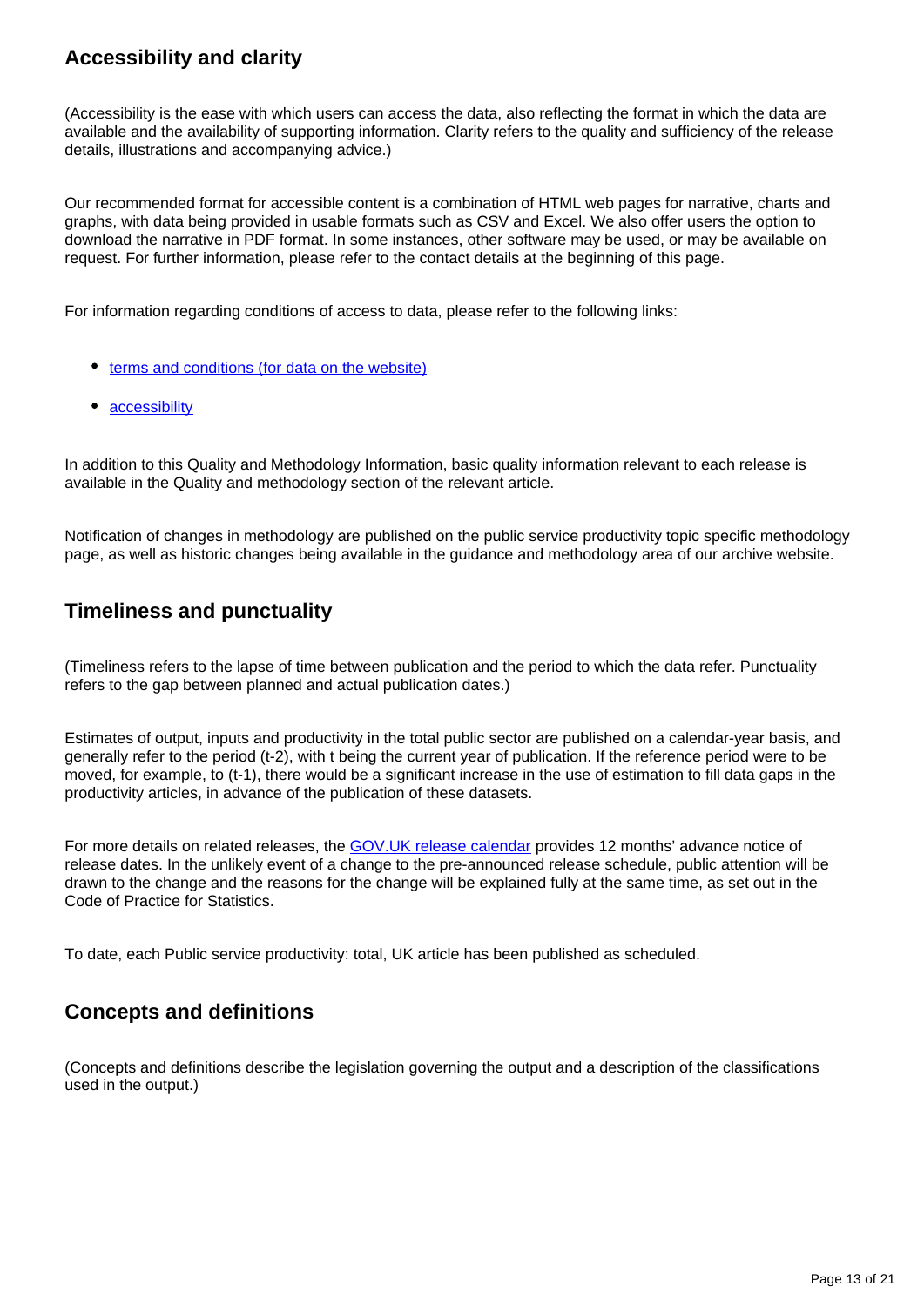Our analysis of productivity in UK public services represents internationally pioneering work. Measurement of outputs follows the guidance in the System of National Accounts (SNA) 1993 and subsequent SNA 2008, as well as the European System of Accounts (ESA) 1995 and subsequent ESA 2010. Measurement of outputs (including the need to measure the change in quality), inputs and productivity follows the principles in the Atkinson Review. The estimates presented in the article are for service areas classified by the Classification of the Functions of Government (COFOG).

# **Geography**

Estimates are published on a UK geographic basis, with no further geographic breakdown provided.

# **Output quality**

This statistic is a National Statistic and so meets the quality requirements of this status. It measures total productivity and the productivity of nine different service areas, offering a comprehensive coverage of the data required by the users.

## **Why you can trust our data**

The Public service productivity: total, UK statistic is produced in accordance with the best practices set out in the [Statistics Authority's Code of Practice](https://www.statisticsauthority.gov.uk/code-of-practice/) and the [ONS's Data Policies.](https://www.ons.gov.uk/aboutus/transparencyandgovernance/onsdatapolicies)

Any revisions to the data are clearly identified as such and limitations are made known to all users.

# <span id="page-13-0"></span>**6 . Methods used to produce the data**

### **Main data sources**

A range of data sources are used to provide a comprehensive picture of UK public services. A summary of these data sources is documented in [Sources and methods for public service productivity estimates.](https://www.ons.gov.uk/economy/economicoutputandproductivity/publicservicesproductivity/methodologies/sourcesandmethodsforpublicserviceproductivityestimates)

## **How we process the data**

The following section outlines the main statistical methods used to compile estimates of public service inputs, output and productivity. A detailed explanation of the methods used is given in Sources and methods for public [service productivity estimates.](https://www.ons.gov.uk/economy/economicoutputandproductivity/publicservicesproductivity/methodologies/sourcesandmethodsforpublicserviceproductivityestimates) Significant methods changes are published in advance on the topic specific methodology page to inform users of both the nature and the likely impact of methodological changes.

### **Measuring output**

The methods of measuring output vary between and within service areas. Table 2 provides a breakdown of these, as well as a definition of output measure.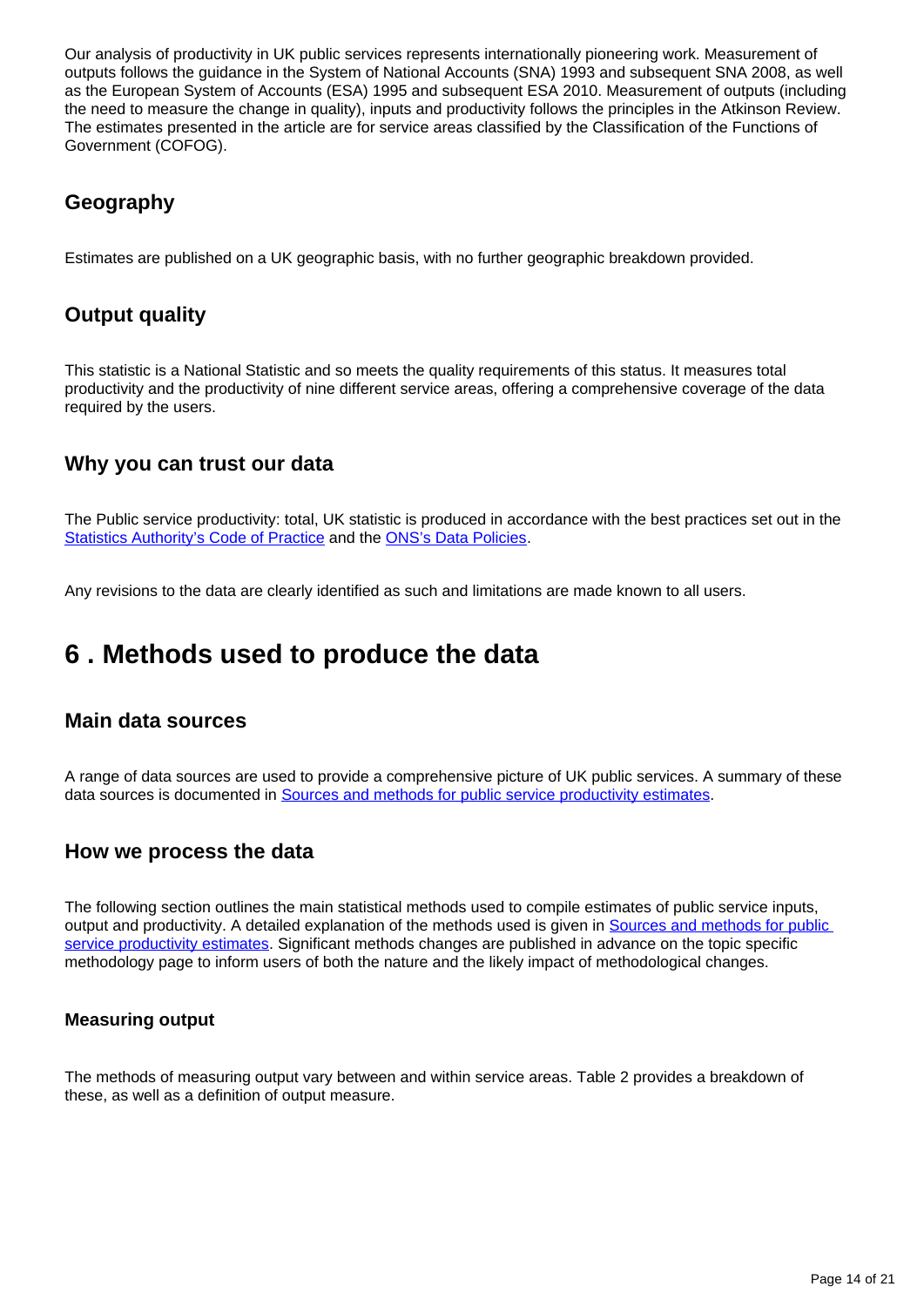#### Table 1: Definitions of output measures

| <b>Output Measure</b>                       | <b>Service areas</b>              | Coverage<br>(%) | <b>Definition</b>                                                                                                                                                                                                                                                                                                       |
|---------------------------------------------|-----------------------------------|-----------------|-------------------------------------------------------------------------------------------------------------------------------------------------------------------------------------------------------------------------------------------------------------------------------------------------------------------------|
| Quality adjusted output                     | Healthcare                        | 80              | Quantity output is adjusted for the quality<br>of the<br>services delivered. If the quality adjustment<br>is<br>positive, estimates of output growth will<br>increase.                                                                                                                                                  |
|                                             | Education                         | 74              |                                                                                                                                                                                                                                                                                                                         |
|                                             | Public order and safety 75        |                 |                                                                                                                                                                                                                                                                                                                         |
|                                             | Adult social care                 | 41              |                                                                                                                                                                                                                                                                                                                         |
| Quantity output                             | Social security<br>administration | 100             | The number of activities performed and<br>services<br>delivered. Growth in individual activities are<br>weighted together using the relative cost of<br>delivery.                                                                                                                                                       |
|                                             | Children's social care            | 33              |                                                                                                                                                                                                                                                                                                                         |
|                                             | Public order and safety 25        |                 |                                                                                                                                                                                                                                                                                                                         |
|                                             | Education                         | 26              |                                                                                                                                                                                                                                                                                                                         |
|                                             | Healthcare                        | 10              |                                                                                                                                                                                                                                                                                                                         |
| Quality adjusted "output-<br>equals-inputs" | Adult social care                 | 59              | Calculated in the same way as "output-<br>equals-inputs",<br>an adjustment is subsequently applied to<br>account<br>for changes in the quality of services<br>delivered.<br>While output is still measured indirectly,<br>changes<br>in productivity can be observed as the<br>service<br>quality improves or declines. |
| "Output-equals- inputs"                     | Police                            | 100             | For some services, we cannot measure<br>output<br>directly, so we assume the volume of<br>output<br>equals the volume of inputs used to create<br>them, meaning that productivity growth<br>will always be zero.                                                                                                        |
|                                             | Defence                           | 100             |                                                                                                                                                                                                                                                                                                                         |
|                                             | Other government<br>services      | 100             |                                                                                                                                                                                                                                                                                                                         |
|                                             | Healthcare                        | 10              |                                                                                                                                                                                                                                                                                                                         |
|                                             | Children's social care            | 67              |                                                                                                                                                                                                                                                                                                                         |

Source: Office for National Statistics

The output measures used are based on or taken in chained volume from the Blue Book. Given that most public services are supplied free of charge or at cost price they are considered non-market output. The output of most services is measured by the activities and services delivered. These are usually referred to as "direct output" measures. These activities are measured and aggregated into a single volume output according to their relative cost or share of service area expenditure. This is referred to as a Cost-Weighted Activity Index.

For "collective services" — those that are not provided to an individual, such as defence — it is difficult to define and measure the nature of their output. It is assumed for such services that the volume of output is equal to the volume of inputs used to create them. This is referred to as the "output-equals-inputs" convention.

In addition, a quality adjustment factor is applied to the volume of activity index of several service areas. The purpose of these quality adjustment factors is to reflect the extent to which the services succeed in delivering their intended outcomes and the extent to which services are responsive to users' needs. This results in estimates differing from those used in the national accounts.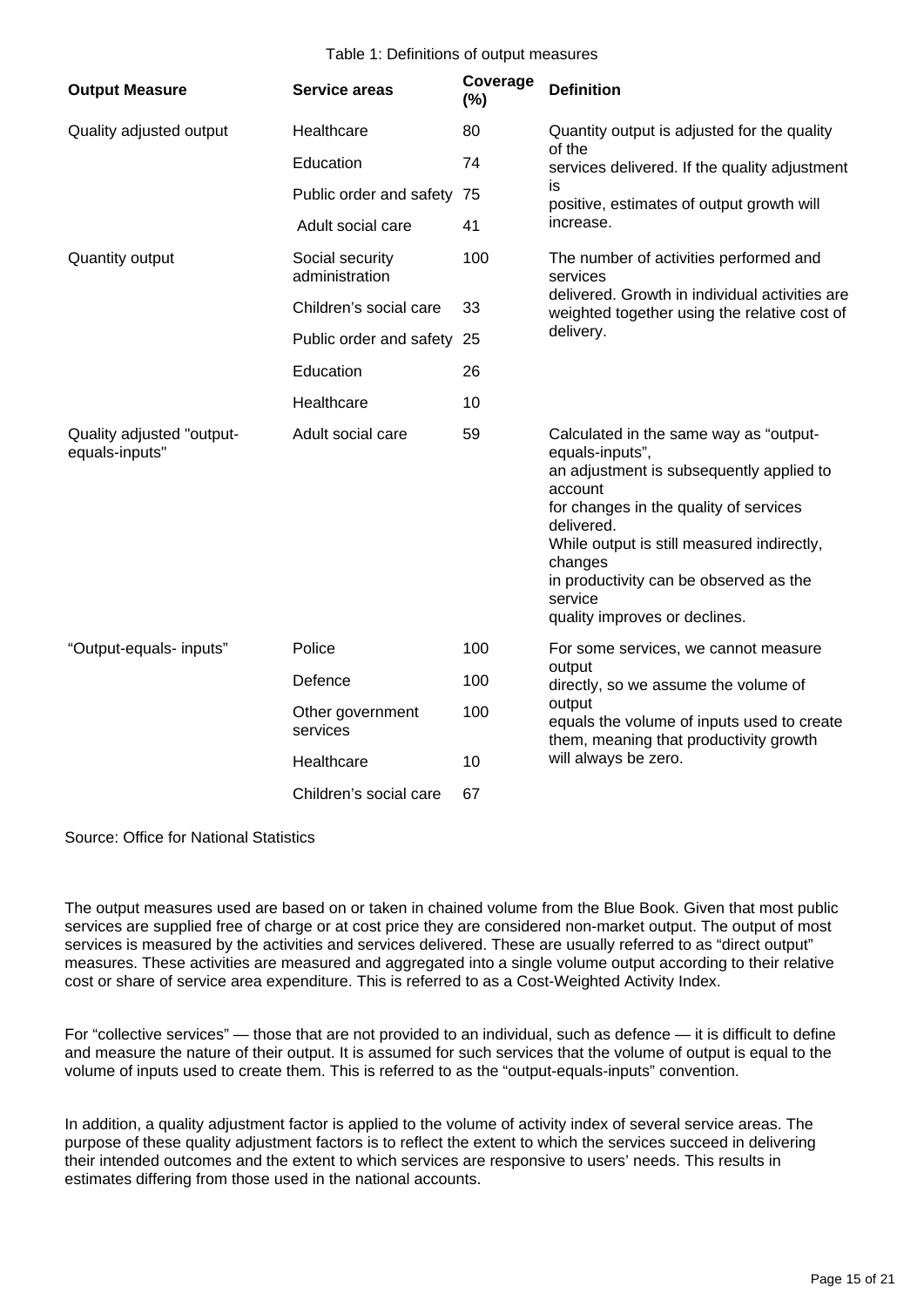There are currently four service areas that include such an adjustment:

- healthcare
- education
- public order and safety
- adult social care

### **Healthcare**

The healthcare productivity quality adjustment is a compound measure made up of five components:

- short-term post-operative survival rates
- estimated health gain from procedures
- waiting times
- primary care outcomes achievement under the Quality and Outcomes Framework
- National Patient Surveys scores

This quality adjustment process is applied from 2001 onwards. In the national accounts series, no quality adjustment is applied to healthcare output at present.

Further detail can be found in [Source and Methods Public Service Productivity Estimates: Healthcare \(PDF, 328.6](http://www.ons.gov.uk/ons/guide-method/method-quality/specific/public-sector-methodology/articles/public-service-productivity-estimates--healthcare.pdf) [KB\).](http://www.ons.gov.uk/ons/guide-method/method-quality/specific/public-sector-methodology/articles/public-service-productivity-estimates--healthcare.pdf)

### **Education**

Output in primary and secondary schools, CTCs and academies are quality adjusted using different GCSE-level attainment measures for each of the devolved nations. As exam performance varies across geographical areas and because education is a devolved policy area that affects the courses studied and exams taken, different quality adjustments are applied to output in each country separately.

Different attainment measures are used over different years, in keeping with changing headline measures' outcomes. The current attainment measures and data sources are listed below for each country:

- England, Attainment 8, Department for Education (DfE)
- Scotland, National 5s and Skills for Work and Personal Development courses pass rates, Scottish Qualifications Authority (SQA)
- Wales, Capped 9, Welsh Government (WG)
- Northern Ireland, Threshold measure including English and Maths, NI Department of Education (DENI)

Education attainment measures adopt a "cohort split" approach, whereby a new attainment measure is proportionally applied to the contributing years.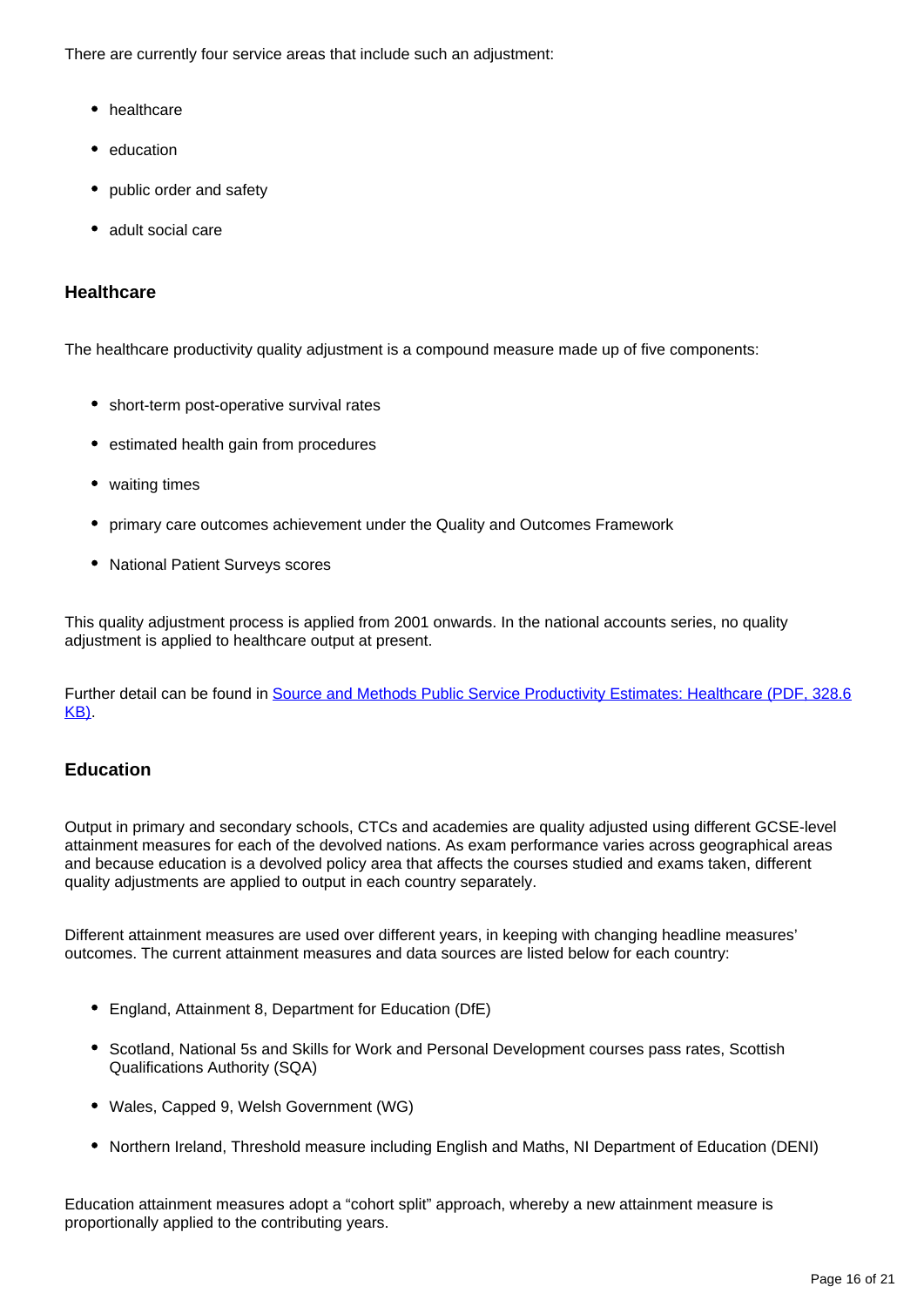Further detail can be found in [Sources and methods for public service productivity estimates.](https://www.ons.gov.uk/economy/economicoutputandproductivity/publicservicesproductivity/methodologies/sourcesandmethodsforpublicserviceproductivityestimates)

### **Public order and safety**

Quality adjustments are applied to the criminal justice system elements of public order and safety output. This includes output associated with Crown Courts, magistrates' courts, legal aid, Crime Prosecution Service, prison and probation services. There are two main sections included. The first adjusts the whole series by a severityadjusted measure of total reoffences per offender. The second looks more closely at the different service areas. With prisons, this is including escapes from and safety inside the prisons, using number of incidents and their severity. With courts, it uses the timeliness of courts to process cases passed on to them by police.

Further detail can be found in [Quality adjustment of public service public order and safety output: current method](https://www.ons.gov.uk/economy/economicoutputandproductivity/publicservicesproductivity/methodologies/qualityadjustmentofpublicservicepublicorderandsafetyoutputcurrentmethod).

### **Adult social care**

A new quality adjustment in ASC was introduced to apply the concept of adjusted social care-related quality of life and data from the Adult Social Care Survey. To assess how well their needs are met, respondents are asked to rank how well their care needs are met in eight domains, such as food and nutrition, accommodation and safety. Then, each level of response is weighted by importance to quality of life, using weights derived from another survey of community care users.

To note that the quality adjustment is produced separately for working-age adults with learning disabilities, other working-age adults, and older adults for each of residential and nursing care, and community care. The final six components are then weighted together using the same measure of public expenditure as used in the inputs and output. The quality adjusted output is obtained from the rate of change in the aggregate quality adjustment for each year and then applied to the corresponding year of the output index. More information on the methodological developments can be found in [Public service productivity: adult social care QMI](https://www.ons.gov.uk/economy/economicoutputandproductivity/publicservicesproductivity/methodologies/publicserviceproductivityadultsocialcareqmi).

#### **Measuring inputs**

The input measures used are based on or taken from a mixture of expenditure, deflator and administrative data sources. They consist of compensation of employees, intermediate consumption and consumption of fixed capital of each service by central government and local government.

Central government expenditure data are sourced in current prices from HM Treasury's public spending database – Online System for Central Accounting and Reporting (OSCAR) – which collects financial information from across the public sector. Annual estimates are derived from monthly profiles of spending for the current financial year and modified to meet national accounts requirements.

Most local government expenditure data are sourced from financial year returns by local authorities, apportioned across calendar years.

Expenditure data are subsequently adjusted for price changes (deflated) using a suitable deflator (price index). The purpose of this being to measure input volumes indirectly.

For a number of inputs – in particular most healthcare and education labour inputs – volume series are measured directly using administrative data sources (that is, full-time equivalent staff numbers from NHS staff resources).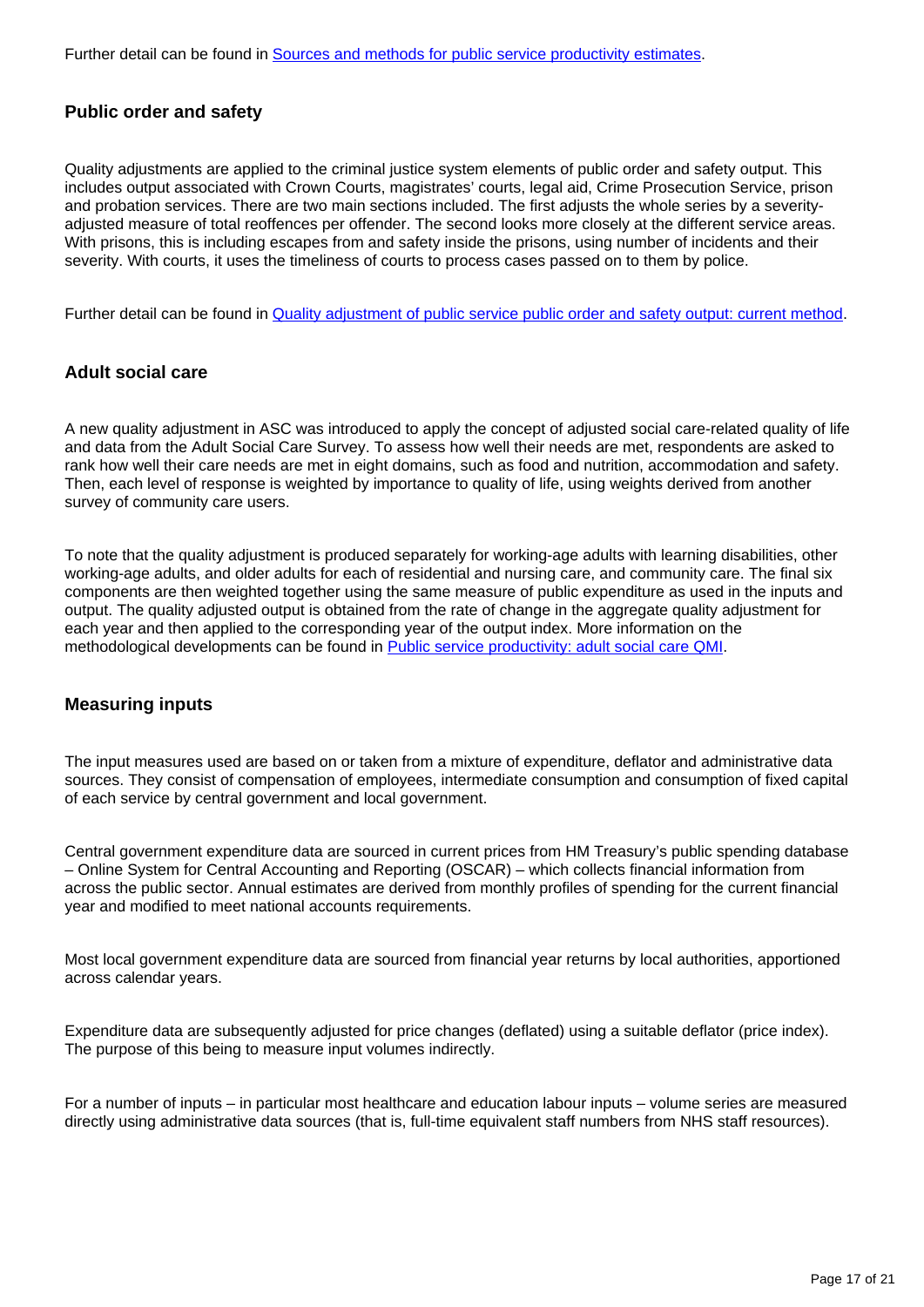### **Deflator or price indices**

A suitable deflator (price index) – or composite deflator – is applied to each current price expenditure to estimate a volume series. The [Atkinson Review \(PDF, 1.08MB\)](http://www.ons.gov.uk/ons/guide-method/method-quality/specific/public-sector-methodology/articles/atkinson-review-final-report.pdf) recommends that deflators are applied separately for each factor and that the price indices should be specific for each service. Price indices for labour and procurements should be sufficiently disaggregated to allow for changes in the compositions of the inputs. Currently, deflators are taken from a range of different sources to best represent changes in prices for each service input. Where suitable data are unavailable, the gross domestic product (GDP) implied deflator (acting as a generic price index) is used instead.

These series are aggregated to form an overall estimate of the volume of inputs used to provide each of the public services identified in the total public services.

Further detail can be found in the [Sources and Methods for Public Service Productivity Estimates: Total Public](https://www.ons.gov.uk/ons/guide-method/method-quality/specific/public-sector-methodology/articles/sources-and-methods.pdf)  [Services \(PDF, 111.4KB\).](https://www.ons.gov.uk/ons/guide-method/method-quality/specific/public-sector-methodology/articles/sources-and-methods.pdf)

### **Aggregating service area inputs and output**

The expenditure shares of each public service component are calculated using a breakdown of GGFCE by Classification of the Functions of Government (COFOG). ONS publishes this breakdown in ESA table 11 and provide the data to Eurostat for the European Deficit Procedure (EDP) in accordance with the Maastricht Treaty.

The EDP source is used for the following reasons:

- consistent time series are available for all public service components
- the data are published on a regular basis
- a detailed breakdown is available, allowing us to separate, for example, adult social care and children's social care from social protection

### **Aggregating output**

Estimates of total public sector output are produced by weighting and then aggregating the volume of output in each service area. The weights used in this process are the service area COFOG expenditure weights, and are applied to form a chain-linked Laspeyres volume index of total public service output.

To identify the impact of including three sectors in which an "output-equals-inputs" convention is used, [Public](https://www.ons.gov.uk/economy/economicoutputandproductivity/publicservicesproductivity/articles/publicservicesproductivityestimatestotalpublicservices/totaluk2017)  [service productivity: total, UK, 2017](https://www.ons.gov.uk/economy/economicoutputandproductivity/publicservicesproductivity/articles/publicservicesproductivityestimatestotalpublicservices/totaluk2017) reports the headline results of a sensitivity test that excludes these sectors.

$$
o_{t+1} = o_t * \sum_j \big( \frac{o_{j,t+1}}{o_{j,t}} * \frac{e_{j,t}}{\sum_i e_{_{j,t}}}\big)
$$

Where: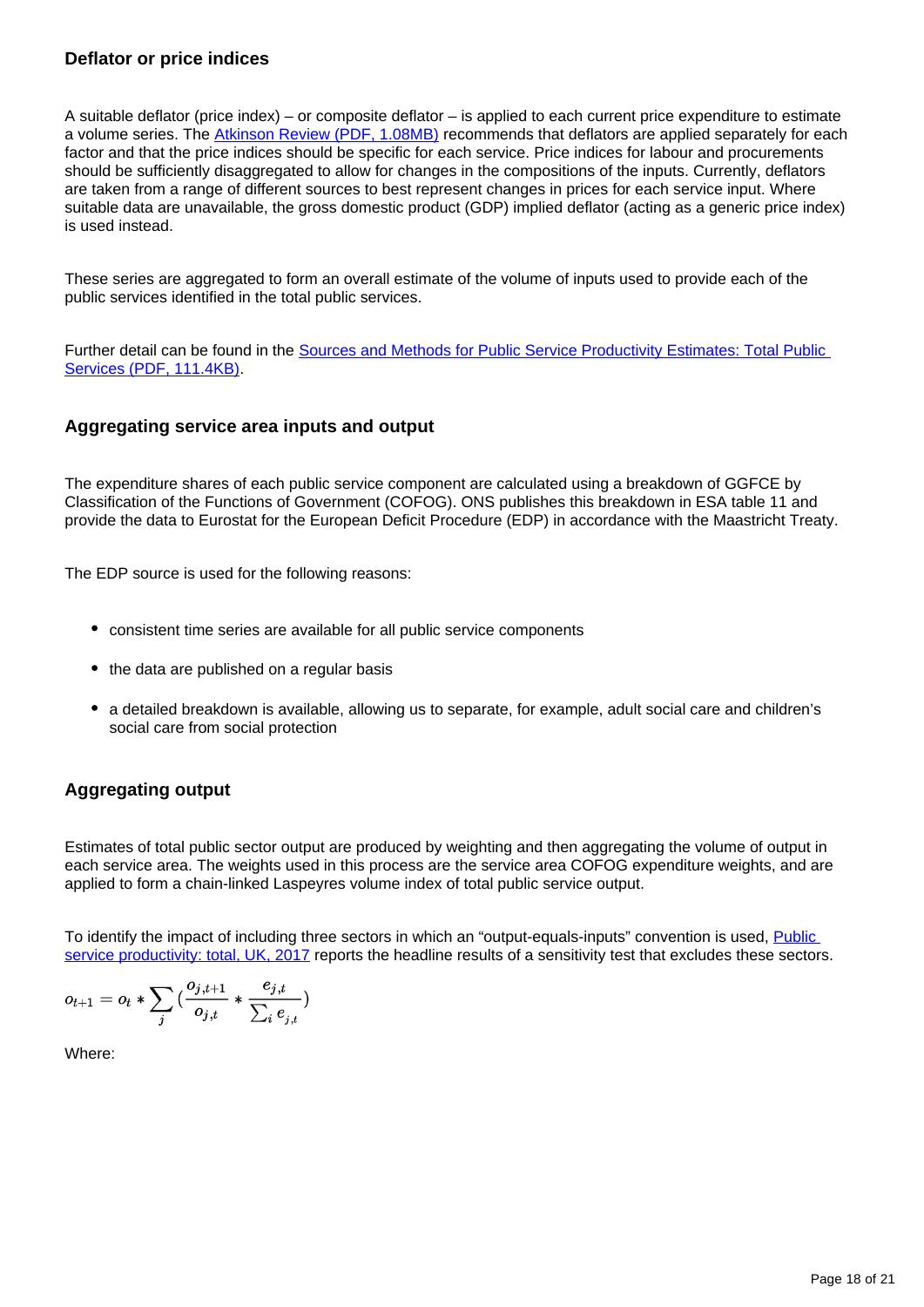- O is a Laspeyres index of output
- e is expenditure
- t and j index time and service areas respectively
- $\bullet$  O<sub>t</sub> = 0 is set equal to 100

### **Aggregating inputs**

Estimates of total public sector inputs are produced in a similar manner. This involves weighting and then aggregating the volume of inputs in each service area, using the same COFOG expenditure weights as in the calculation of aggregate output. This produces a chain-linked Laspeyres volume index of inputs for total public services, which is calculated using the following equation:

$$
I_{t+1} = I_t * \sum_j \big( \frac{I_{j,t+1}}{I_{j,t}} * \frac{e_{j,t}}{\sum_i e_{j,t}} \big)
$$

Where:

- I is a Laspeyres index of inputs
- e is expenditure
- t and j index time and service areas respectively
- $\bullet$  I<sub>t</sub>=0 is set equal to 100

# **Measuring productivity**

Estimates of total public sector productivity are calculated using the aggregate output and inputs indices produced using the approach discussed previously.

Including the police, defence and other government services in the calculation of productivity will limit the growth in total public service productivity, pushing estimates of productivity growth towards zero. The extent to which they affect growth of total public service productivity is proportional to their share of total expenditure. During periods when productivity in other sectors is positive, the "output-equals-inputs" convention will reduce productivity growth. During periods when productivity in other sectors is negative, the inclusion of the police, defence and other sectors will tend to raise productivity growth estimates.

## **How we analyse and interpret the data**

The contributions of each service area to total growth in output, inputs and productivity are calculated, as are the levels of revisions. These different findings are shown in a series of charts for stakeholders within Office for National Statistics (ONS), and the reasons behind changes in the figures are identified as far as possible.

The data are then published for use by various external stakeholders, who are welcomed to provide feedback, show us how they use the statistic and provide guidance where we should focus future work in public service productivity.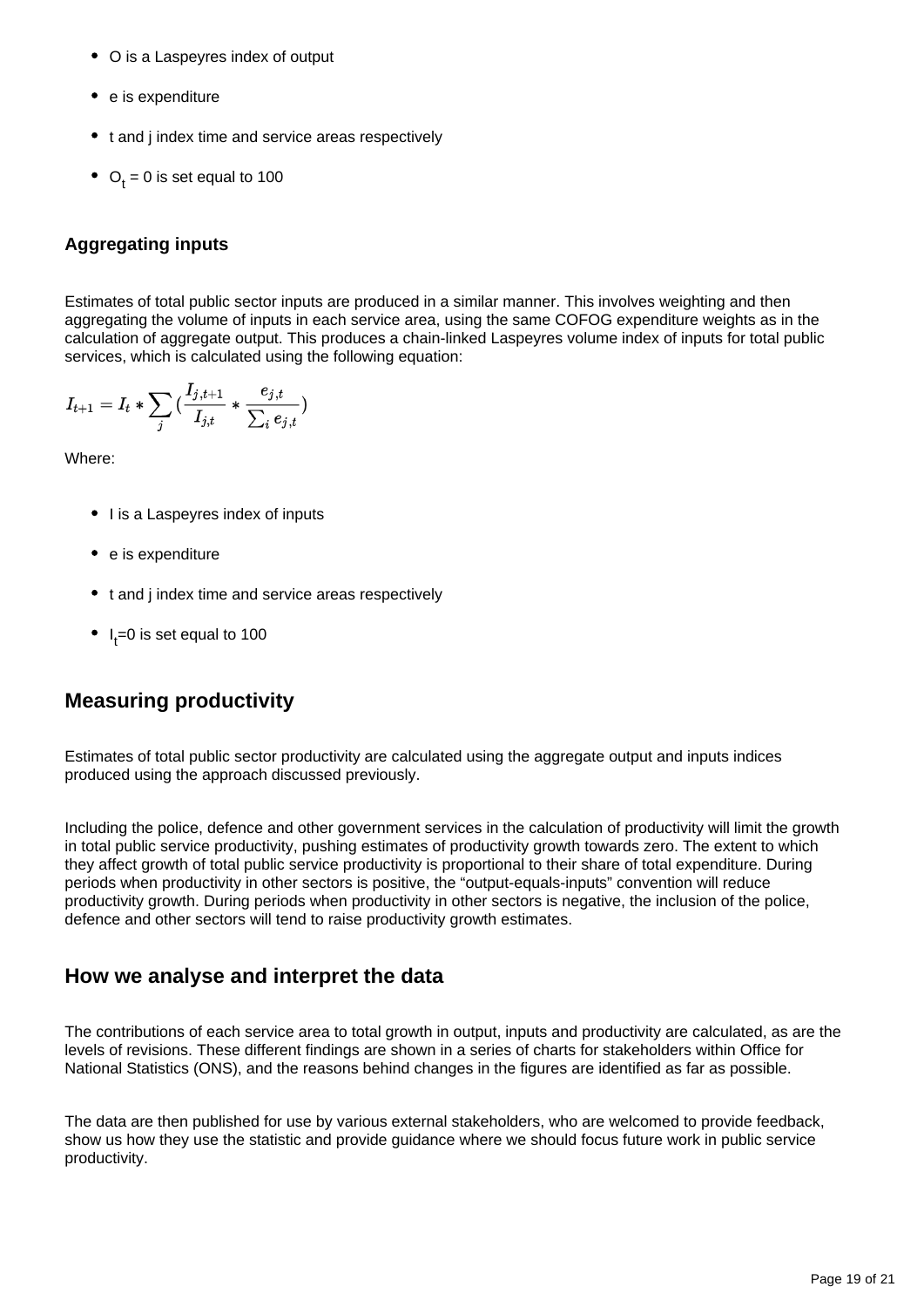# **How we quality assure and validate the data**

A number of procedures are followed to quality assure the data. These processes are applied at all stages of the production process – at both granular and aggregate levels.

Internal quality assurance is carried out at all main stages of processing. This is followed by a larger scale quality assurance, involving stakeholders and important individuals. A new addition to this year's quality assurance was a parallel run of two aggregation systems (by service area and by component). This made it possible to check the accuracy of the data and the processing system simultaneously.

Visual presentations are created from the processed data. These presentations are used for an internal analysis to highlight significant data points or patterns that may warrant further investigation.

## **How we disseminate the data**

The Public service productivity: total, UK releases are published free of charge on the ONS website. They are published once a year, within the **[Public services productivity section of the ONS website](https://www.ons.gov.uk/economy/economicoutputandproductivity/publicservicesproductivity)**. Supporting documents are clearly linked and accessible to users. Additional data can be provided on request.

## **How we review and maintain the data processes**

Further revisions to the estimates may be required in accordance with, for example, changes to source data. This follows [ONS' revisions policy.](https://www.ons.gov.uk/methodology/methodologytopicsandstatisticalconcepts/revisions/revisionspoliciesforeconomicstatistics) There is also available a [Guide to statistical revisions](https://www.ons.gov.uk/methodology/methodologytopicsandstatisticalconcepts/revisions/guidetostatisticalrevisions).

# <span id="page-19-0"></span>**7 . Other information**

## **Assessment of user needs and perceptions**

(The processes for finding out about uses and users, and their views on the statistical products.)

Our productivity releases have a range of users, as given in [Section 4.](https://www.ons.gov.uk/economy/economicoutputandproductivity/publicservicesproductivity/methodologies/publicserviceproductivityestimatestotalpublicservicesqmi#quality-summary)

We have developed two main ways of obtaining information on users and uses of our public service productivity estimates:

- 1. User consultation meetings and regular healthcare and education functional board meetings. These meetings allow the exchange of information on data sources, development issues and methods changes that affect our public service productivity estimates.
- 2. A user feedback questionnaire is circulated to those who make enquiries about public service productivity.

# **Useful links**